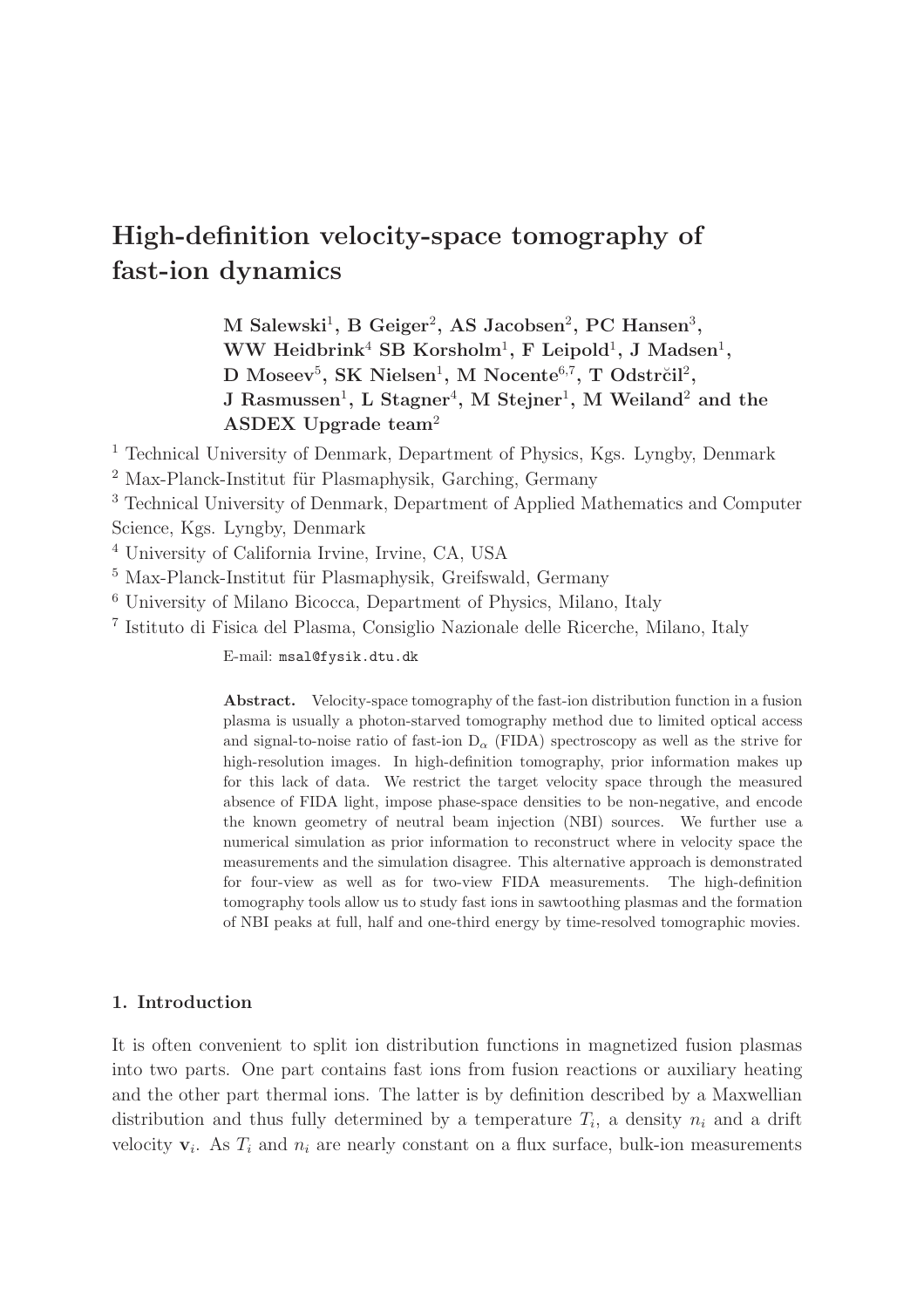often refer to flux surface measurements of these fundamental parameters [1–4]. Fastion velocity distribution functions are much more complex. They are not flux functions due to the large drift excursions of fast ions, and they are in general 6D functions in phase space. Nevertheless, the cyclotron motion in strongly magnetized plasmas implies an approximate rotational symmetry which effectively reduces the dimensionality of velocity space to two. Usually fast-ion measurements do not refer to measurements of the fundamental high-dimensional fast-ion distribution functions but rather to measurements of local 1D projections or other derived quantities such as the measured spectra in collective Thomson scattering (CTS) [5–8], fast-ion  $D_{\alpha}$  spectroscopy (FIDA)  $[9-11]$ , neutron emission spectrometry (NES)  $[12-15]$  and  $\gamma$ -ray spectrometry (GRS) [16–19]. This is in contrast to bulk-ion measurements where the fundamental parameters  $T_i$ ,  $n_i$  and  $\mathbf{v}_i$  are inferred from the spectra and presented as measurements whereas the spectra themselves are of secondary interest.

Velocity-space tomography allows us to infer the fundamental 2D fast-ion velocity distribution functions from measured spectra in analogy to bulk-ion measurements [20–31]. The 2D velocity distribution function is spatially localized in a small measurement volume which we take to be a single point in position space. The fastion measurements depend on phase space in a complicated way illustrated by so-called weight functions which have been formulated for FIDA [10,32], neutral particle analyzers (NPA) [10], CTS [21], fast-ion loss detectors [33], NES [34, 35] and GRS [36, 37]. To exploit the rich information about fast ions contained in the measurements by traditional procedures, we need to consider hundreds of data points, e.g. spectral bins, together with the corresponding weight functions. Further, the spectral measurements also depend on nuisance parameters such as bulk-ion densities or temperatures.

Velocity-space tomography provides a way to process this wealth of information at once by inverting the data. It provides a 2D image that is straightforward to interpret, that is the best useful fit to hundreds of simultaneous measurements from different diagnostics, that shows the fundamental quantity of interest rather than derived quantities, and that accounts for nuisance parameters. The tomography approach also allows an alternative way to compare fast-ion measurements and numerical simulations. Traditionally, this is done by comparing the measurements with simulated measurements in units particular to the diagnostic, e.g. the spectral density of the measured neutron or photon fluxes  $(D_{\alpha}, \gamma)$ , or mm-wave). Velocity-space tomography allows us to use the fundamental 2D velocity distribution function as a meeting ground between theory and observation for any combination of fast-ion diagnostics [23, 29, 31].

Until now velocity-space tomography has relied on standard inversion methods such as truncated singular value decomposition (TSVD), the maximum entropy method, and variants of the Tikhonov regularization [24,25,27,28]. For measurements with high data quality and signal-to-noise ratio, these inversion methods work well. We have previously shown that it is possible to correctly reconstruct the injection energy in plasma heated by neutral beam injection (NBI), and good agreement with TRANSP predictions was found in the absence of strong magnetohydrodynamic (MHD) activity [24,27]. Fast-ion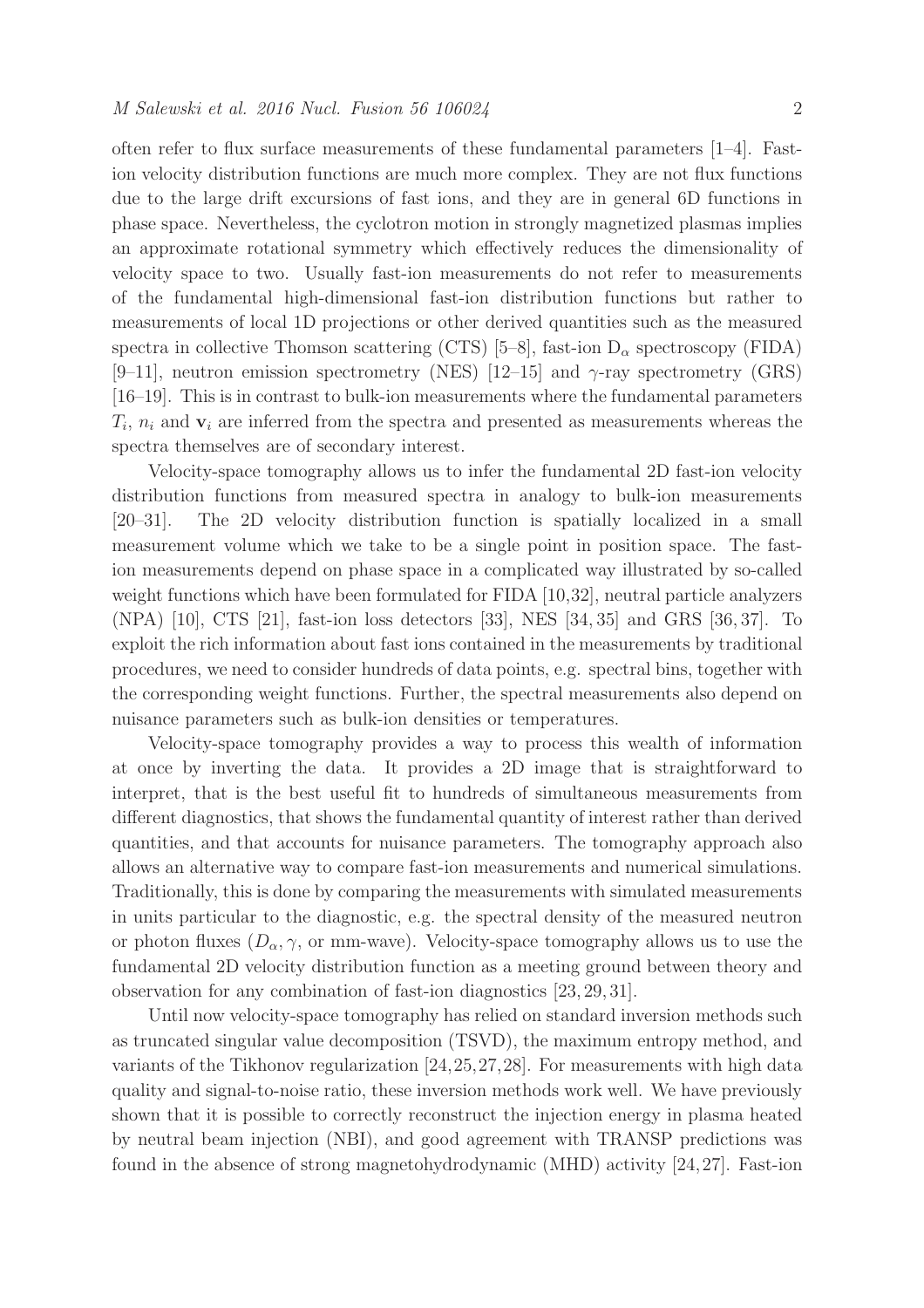velocity-space redistribution patterns of sawtooth crashes could also be reconstructed with confidence [26–31]. However, velocity-space tomography is usually a photonstarved enterprise since the signal-to-noise ratio is often low compared with many other tomography applications and the optical access to tokamak plasmas is limited. The FIDA emission is weak compared with other components of the measured spectra, e.g. the beam emission. In addition, the spectra are often polluted with strong background contributions from bremsstrahlung and impurity line radiation. This hampers the analysis in plasmas with high electron density or high impurity content. In conflict with the limited amount of data, we strive for high-resolution images requiring the inference of many unknowns. Consequently, the inversions based on standard methods have been plagued by artifacts, for example non-zero phase-space densities at energies larger than the NBI energy or negative phase-space densities, even though artifacts can be minimized in optimized discharges usually based on L-mode plasmas with low density and low heating power [24,26–28]. Artifacts can be attenuated by increasing the number of measurement data points by installation of additional fast-ion diagnostics [22, 27]. However, often economic or technical constraints do not allow this. In high-definition velocity-space tomography we make up for the lack of data through various types of prior information. This not only improves results for the five-view FIDA diagnostic at the tokamak ASDEX Upgrade [38], but it also allows the use of inversion techniques for more common FIDA systems with two or three views. The attenuation of artifacts through the use of prior information further allows an increased resolution of the images.

We discuss prior information for velocity-space tomography in section 2 and the choice of the regularization strength using current inversion techniques in section 3. Substantial improvements brought about by prior information are demonstrated in sections 4 and 5. In section 6 we study fast-ion velocity distributions in NBI heated plasmas and dynamics in sawtoothing plasmas using high-definition movies applying our new techniques. Finally, we draw conclusions in section 7.

## 2. Prior information for velocity-space tomography

Velocity-space tomography entails the solution of an ill-posed problem in which we seek  $F^*$  solving the matrix equation

$$
WF^* = S \tag{1}
$$

where W and S are known [22].  $F^*$  is the fast-ion velocity distribution function discretized in *n* pixels, *S* holds *m* fast-ion measurements, and *W* is an  $m \times n$  matrix composed of weight functions.  $S$  and  $W$  are normalized by the uncertainties of the measurements [23]. Noise in the measurements makes the rows of the matrix equation (1) inconsistent, so that there is no solution irrespective of the choice of  $n (n = m, n < m,$ or  $n > m$ ). One might have hoped that one could instead solve the related least-squares problem

$$
F_{LS}^* = \arg\min_F \|WF - S\|_2,\tag{2}
$$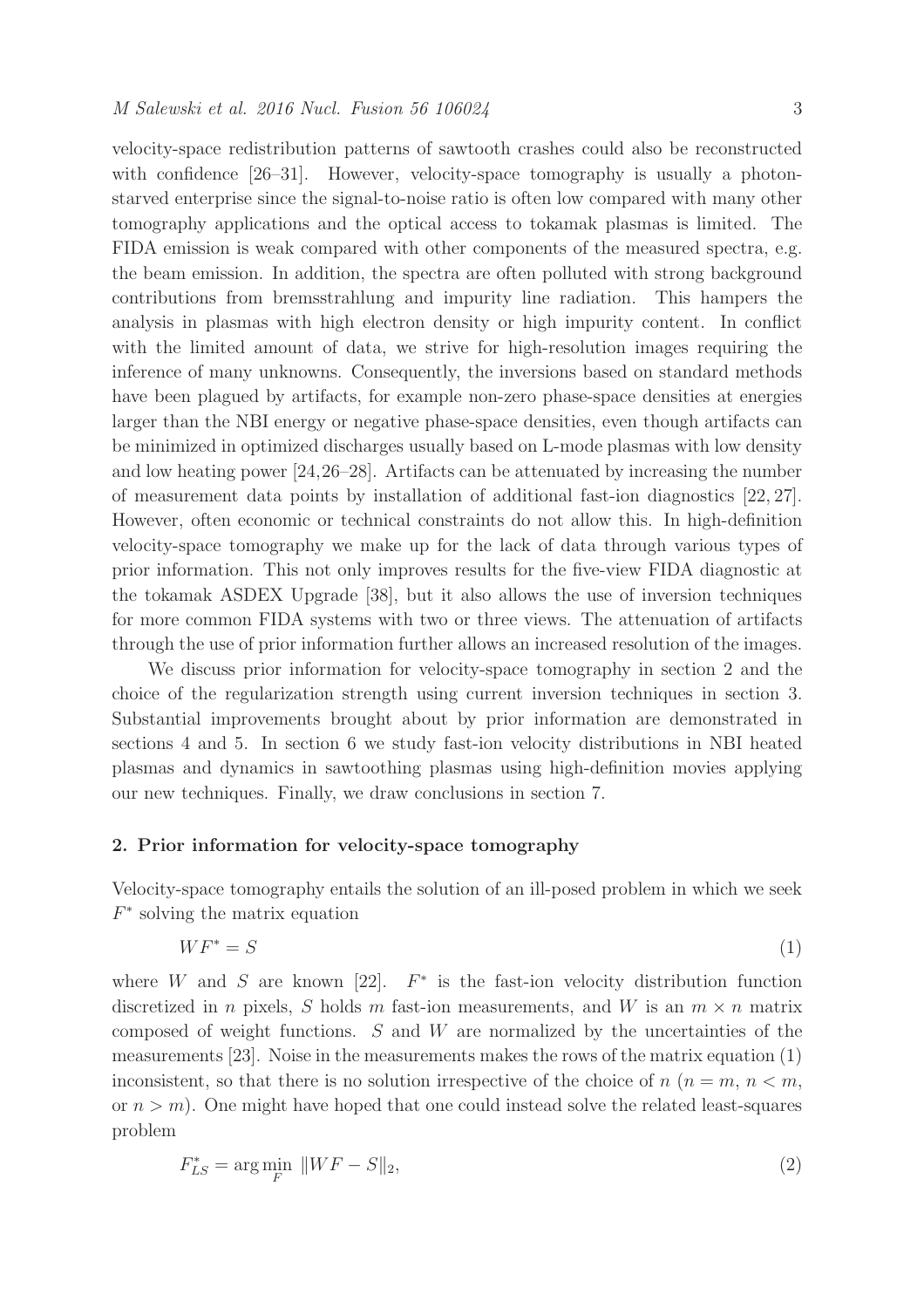where F is an arbitrary fast-ion velocity distribution function and  $F_{LS}^*$  is the leastsquares solution. However, this is also useless since the matrix  $W$  is ill-conditioned and hence the solution  $F_{LS}^*$  is not stable. This means that small perturbations in S can lead to large perturbations in  $F_{LS}^*$  which is therefore dominated by random jitter. Nevertheless, we can construct a related well-conditioned problem by imposing additional requirements that reflect prior assumptions about the solution and that provide useful and stable solutions. This is called regularization. A popular regularization method in plasma physics is the Tikhonov regularization [28, 39, 40] in which we solve the minimization problem

$$
F^* = \arg\min_{F} \left\{ ||WF - S||_2^2 + \lambda^2 ||LF||_2^2 \right\}
$$
 (3)

In equation 3,  $F^*$  minimizes the sum of the residual of the original ill-posed problem (first term) and the norm of the additional requirement on the solution (second term). A common choice is to require that the norm of the gradients in  $F^*$  is small, i.e. that the solution is smooth. In this so-called first-order Tikhonov regularization, the penalty matrix  $L$  is a matrix operator effecting a finite difference approximation of a gradient [28]. We calculate the gradient in  $(v_{\parallel}, v_{\perp})$ -space where parallel and perpendicular denote directions with respect to the magnetic field [28]. The free regularization parameter  $\lambda$ balances how well the solution should fit the noisy data and how much it should obey the regularization constraint. Equation 3 shows that for small  $\lambda$ 's the residual of the original problem dominates whereas for large  $\lambda$ 's the norm of the regularization constraint dominates. The challenge now is to select  $\lambda$  leading to a useful and stable solution as we will discuss in section 3. An equivalent formulation of Tikhonov's minimization problem in equation 3 is

$$
F^* = \arg\min_{F} \left\| \begin{pmatrix} W \\ \lambda L \end{pmatrix} F - \begin{pmatrix} S \\ 0 \end{pmatrix} \right\|_2.
$$
 (4)

Our computations of Tikhonov solutions in the following will be based on the formulation in equation 4 as it is most stable and best suited for numerical computations. Our exposition will focus on Tikhonov regularization, but our methods are applicable to other regularization methods as we will demonstrate for TSVD. The types of prior information presented in the following subsections are summarized in table 1 together with their benefits and risks. Each type of prior information can be optionally added when appropriate.

### 2.1. Null measurements

FIDA measures Doppler-shifted  $D_{\alpha}$ -light emitted when a fast deuterium neutral is formed in a charge-exchange reaction from a fast deuterium ion and then decays from the third to the second excited state [9]. In many experiments, there is an upper limit to the observed Doppler shifts. Parts of a spectrum where no FIDA light is observed above the noise floor are referred to as null measurements. The wavelength ranges of null measurements are related to velocity-space regions through weight functions [32].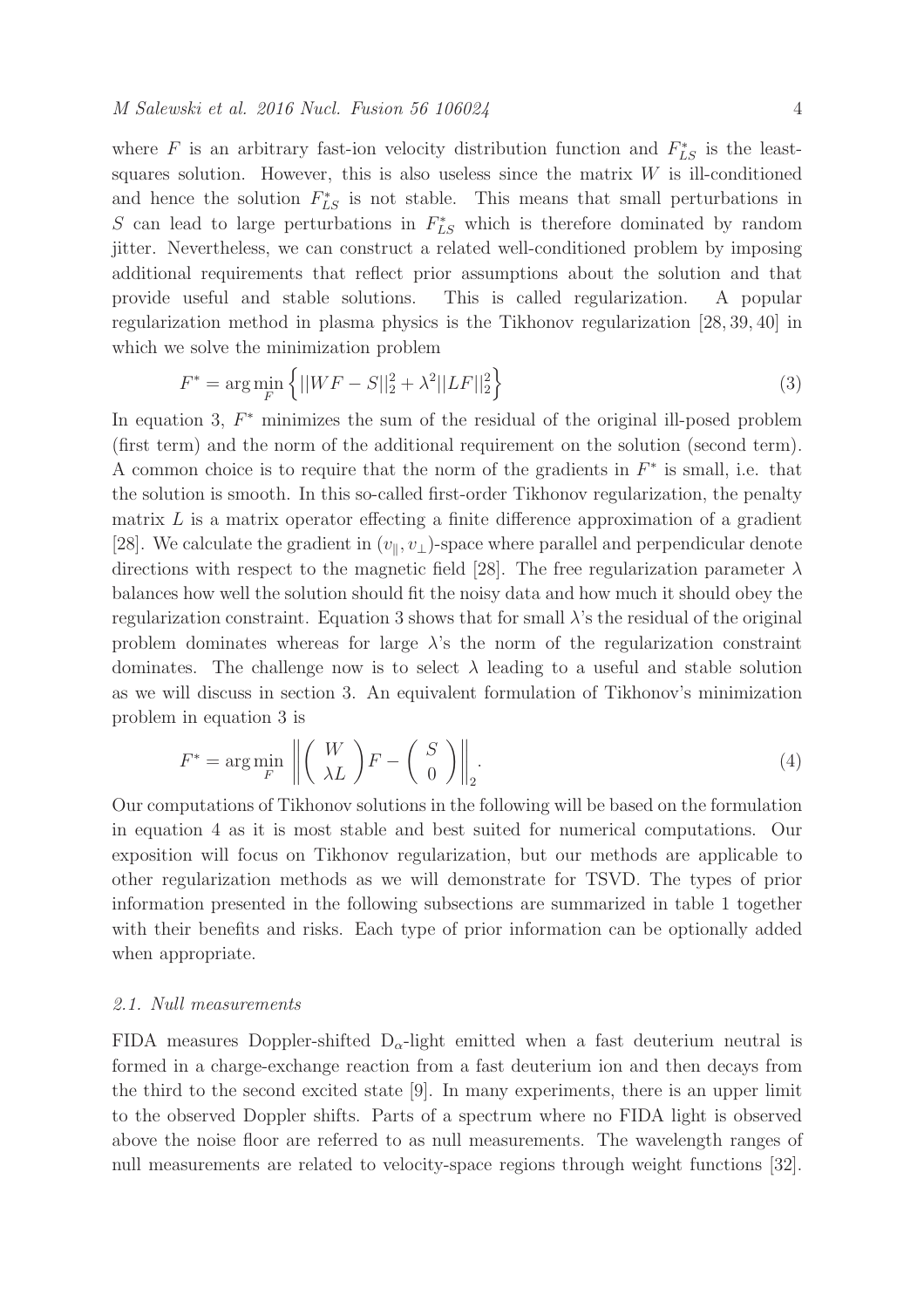| Prior                    | <b>Benefits</b>                                                     | <b>Risks</b>                                                                                                             |
|--------------------------|---------------------------------------------------------------------|--------------------------------------------------------------------------------------------------------------------------|
| $L(1^{st}-order)$<br>F>0 | Good for smooth functions.<br>Always true, improves solu-           | Misses spikes and ridges.<br>$F < 0$ could point to data                                                                 |
| $F(E_0, p_0) = 0$        | tions.<br>Avoids<br>artifacts<br>null-<br>in<br>measurement region. | errors that are now missed.<br>Misses marginal densities of<br>fast ions in null-measurement                             |
| $\kappa(E,p)$            | Accounts well for NBI peaks.                                        | region. Possibly artifacts at the<br>boundary.<br>Misses any peak displacement.<br>introduce spurious<br>Might<br>peaks. |
| $F_{sim}$                | Good at locating discrepancies<br>in velocity space.                | Possible misinterpretation if<br>the absolute scaling is wrong.                                                          |

Table 1. Prior information used in this article, their benefits and risks. Each prior is optionally used when appropriate.

We refer to such weight functions as null-measurement weight functions. If treated on an equal footing with detections of FIDA light, null measurements already contribute strongly to the reconstruction of the large-scale shape of the velocity distribution function since they tend to decrease the reconstructed phase-space densities in the velocity space covered by the null-measurement weight functions. For that reason the FIDA system at ASDEX Upgrade was upgraded to measure red- and blue-shifted light in all spectra so that the absence of FIDA light could be measured [27]. Still, inversions are plagued by artifacts in velocity-space regions covered by null-measurement weight functions where the phase-space densities should be negligible [24].

Here we remedy such artifacts by analyzing the measurements in two stages. In the first stage we identify regions in velocity space where null measurements suggest phase-space densities below the detection limit of the diagnostic according to

$$
\int w_0 F_{true} dE dp = S \le \epsilon \tag{5}
$$

where  $w_0$  is the null-measurement weight function,  $F_{true}$  is the unknown true fast-ion velocity distribution function, S is the measured signal, and  $\epsilon$  is the noise floor. As is customary,  $w_0$  and  $F_{true}$  are given in energy-pitch coordinates  $(E, p)$ , where E is the energy of the fast ions and p is the pitch defined as  $p = \frac{v_{\parallel}}{v}$  $\frac{\partial u}{\partial v}$ . *v* is the fast-ion speed, and  $v_{\parallel}$  the velocity component anti-parallel to the magnetic field. The non-negativity of  $w_0$ and  $F_{true}$  would allow us to conclude from an absolutely certain null-measurement (i.e.  $\epsilon = 0$ ) that  $F_{true}$  must be zero in the regions covered by the null-measurement weight function. If noise is present, the strict argument does not hold. Nevertheless, we can still assert that the velocity space covered by the null-measurement weight function contains so few ions that they cannot be detected against the noise floor and thus neglect the small phase-space densities in these regions. This stage does not require the solution of an inverse problem and is thus very reliable if null-measurements can be told apart from measurements of small FIDA intensities, i.e. if the measurement uncertainties can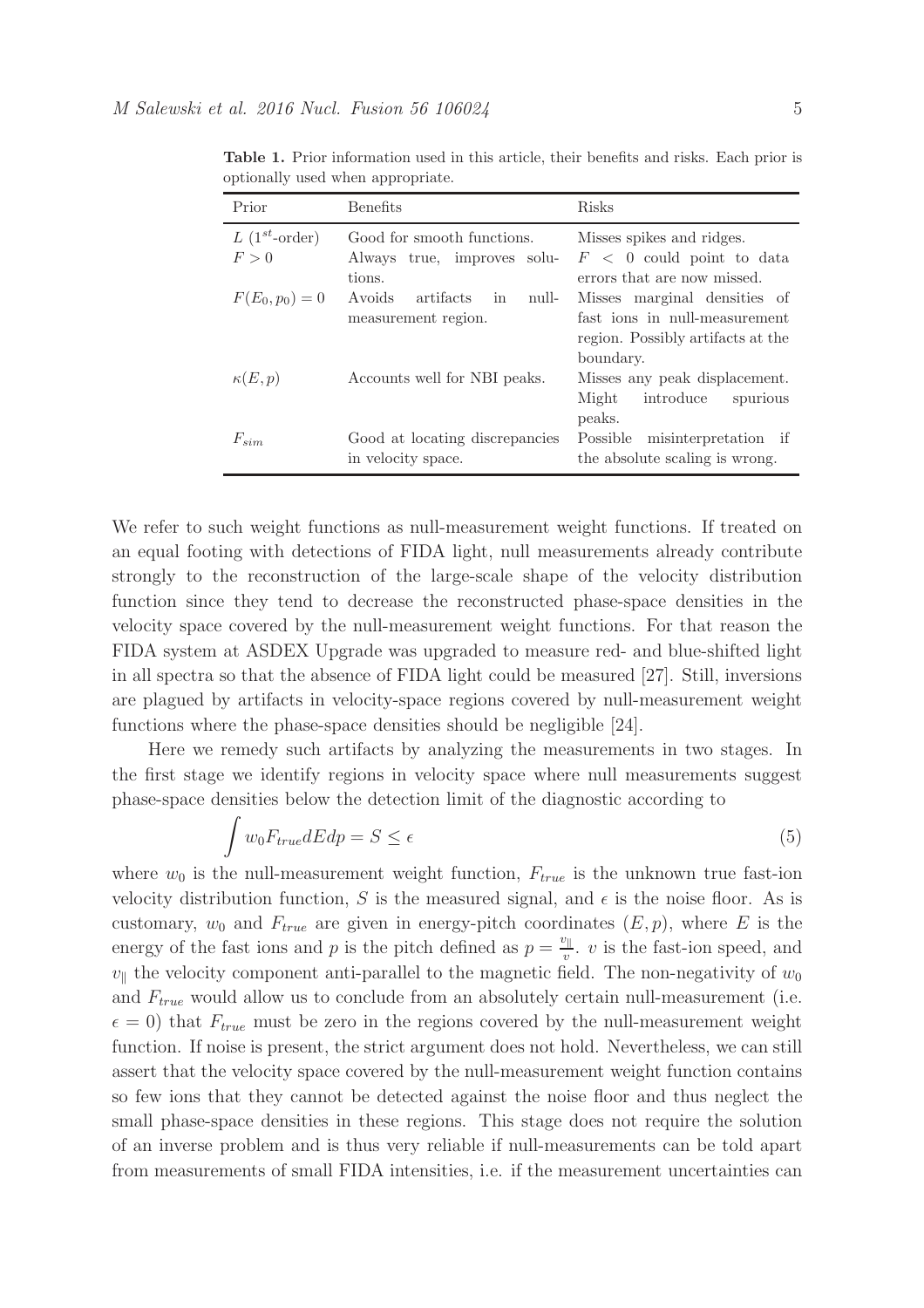

Figure 1. The coloured lines circumscribe the regions covered by null-measurement FIDA weight functions for ASDEX Upgrade discharge #31557 where the five colours represent the five views. These null-measurements suggest negligible fast-ion densities for energies above the black line to the right. The vertical black line at 10 keV is defined as the border between fast and thermal ions. The phase-space densities between the black lines are found by tomographic inversion.



Figure 2. Comparison of the target velocity space identified in figure 1 with a TRANSP simulation of the fast-ion velocity distribution function  $[10^{16} \text{ keV}^{-1} \text{m}^{-3}]$ . The simulation confirms the form of the null-measurement region with negligible phasespace densities. The colorbar is linear and includes positive phase-space densities as well as negative phase-space densities to allow comparisons with figures 4 and 5.

be quantified reliably. In the second stage we solve the tomography problem neglecting the phase-space densities in the regions covered by null-measurement weight functions:

$$
F^* = \arg\min_F \left\| \begin{pmatrix} W \\ \lambda L \end{pmatrix} F - \begin{pmatrix} S \\ 0 \end{pmatrix} \right\|_2 \quad \text{subject to} \quad F^*(E_0, p_0) = 0. \tag{6}
$$

 $E_0$  and  $p_0$  are the energies and pitches covered by the null-measurement weight functions, and  $F^*(E_0, p_0)$  are the elements of the vector  $F^*$  that represent the null-measurement region. This condition determines an upper energy boundary of the target velocity space that we seek to reconstruct (figure 1). As weight functions are not bounded in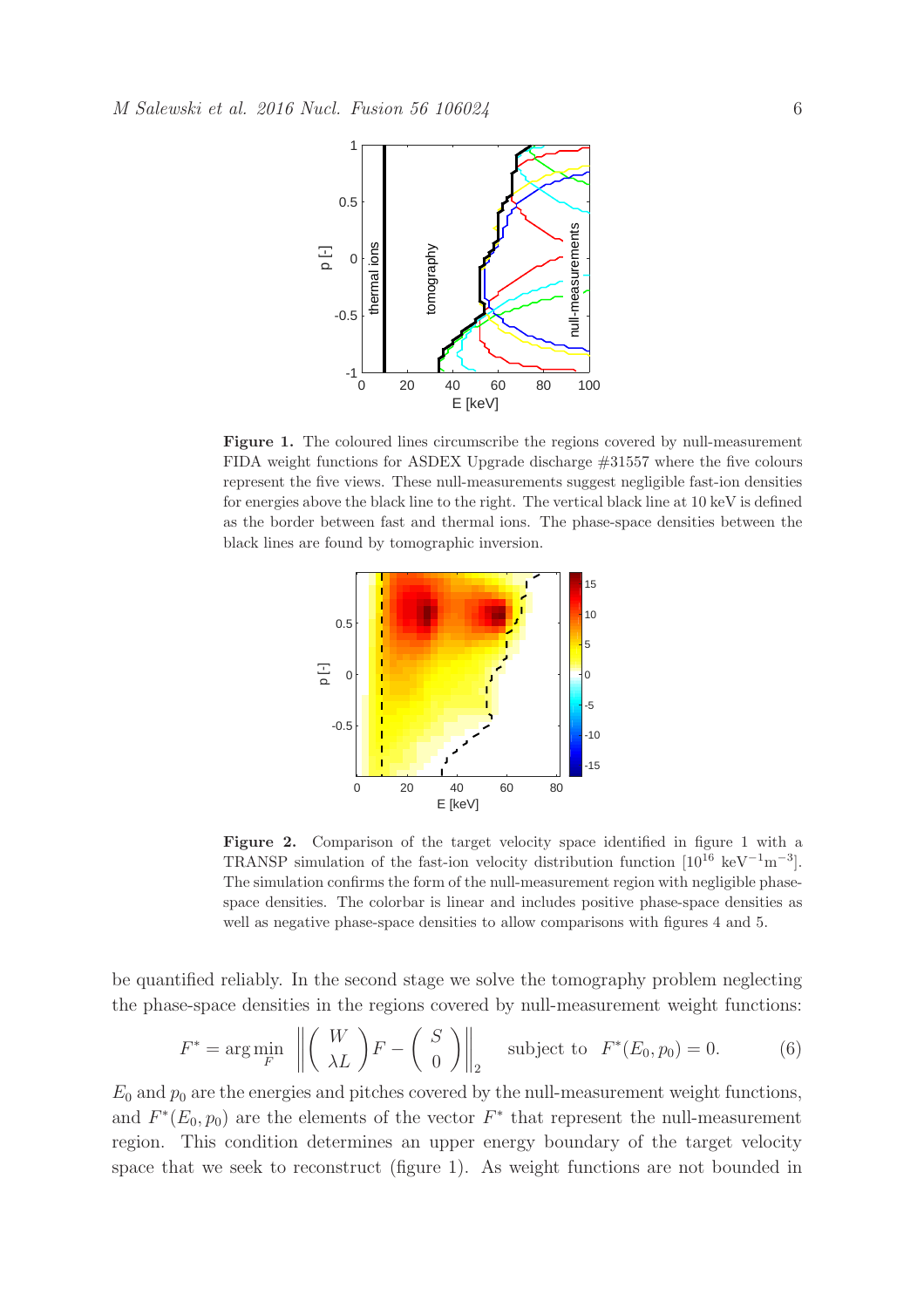energy, the target velocity space has also been judiciously restricted at some energy in previous work. A common choice is 10-50 keV above the injection energy of 60 keV or 90 keV as phase-space densities at larger energies are supposed to be small. Nullmeasurement weight functions allow us to determine this upper boundary in energies from the measurements in an optimal way that does not allow artifacts in the nullmeasurement region and that minimizes the number of unknowns in the inversion. This upper boundary is a strong function of pitch (figure 1). Neoclassical simulations by TRANSP [41] agree very well with the shape of the null-measurement velocity space (figure 2). Maxima of the velocity distribution function simulated by TRANSP appear at 60 keV and at 30 keV, corresponding to the full and half injection energy, whereas here no peak appears at 20 keV (one-third energy) as the TRANSP model removes thermalized particles in this region due to the high temperature.

The null-measurement idea is based on the presence of a sharp transition to zero in the fast-ion velocity distribution function. This is fulfilled in NBI discharges at the highest injection energy. In experiments with ion cyclotron resonance heating, the fastion distribution function is not expected to have a sharp transition within the energy range accessible to FIDA, such that the null-measurement technique cannot be used here. Nevertheless, we note that null measurements are often found in NES and GRS measurements in plasmas with third harmonic ICRH at JET as these diagnostics can easily detect MeV-range ions [14].

#### 2.2. Non-negativity

One of the advantages of maximum entropy regularization is that it does not allow negative phase-space densities. The TSVD and variants of the Tikhonov regularization (one of which is inspired by Fisher information) do allow negative phase-space densities and in fact inversions based on those methods often contain regions with small negative phase-space densities. Negative phase-space densities have usually been ignored [11,22–25,28–31]. In a recent study such negative densities were strongly attenuated by a new approach [27]. It used fictitious measurements with pixel-sized weight functions covering the most negative values in the inversions. These fictitious measurements were given enough weight to iteratively force the phase-space densities to negligible, yet still negative, values. Here we simply impose the constraint that the solution be non-negative and solve the minimization problem

$$
F^* = \arg\min_{F} \left\| \begin{pmatrix} W \\ \lambda L \end{pmatrix} F - \begin{pmatrix} S \\ 0 \end{pmatrix} \right\|_2 \quad \text{subject to} \quad F^* \ge 0 \tag{7}
$$

using a standard non-negative least-squares algorithm [42]. The implementation as constraint has the advantage that no assumptions about the negative regions are needed. We will in the following also impose non-negativity and null-measurement constraints together:

$$
F^* = \arg\min_{F} \left\| \left( \begin{array}{c} W \\ \lambda L \end{array} \right) F - \left( \begin{array}{c} S \\ 0 \end{array} \right) \right\|_2 \quad \text{subject to } \left\{ \begin{array}{c} F^*(E_0, p_0) = 0 \\ F^* \ge 0 \end{array} \right. \tag{8}
$$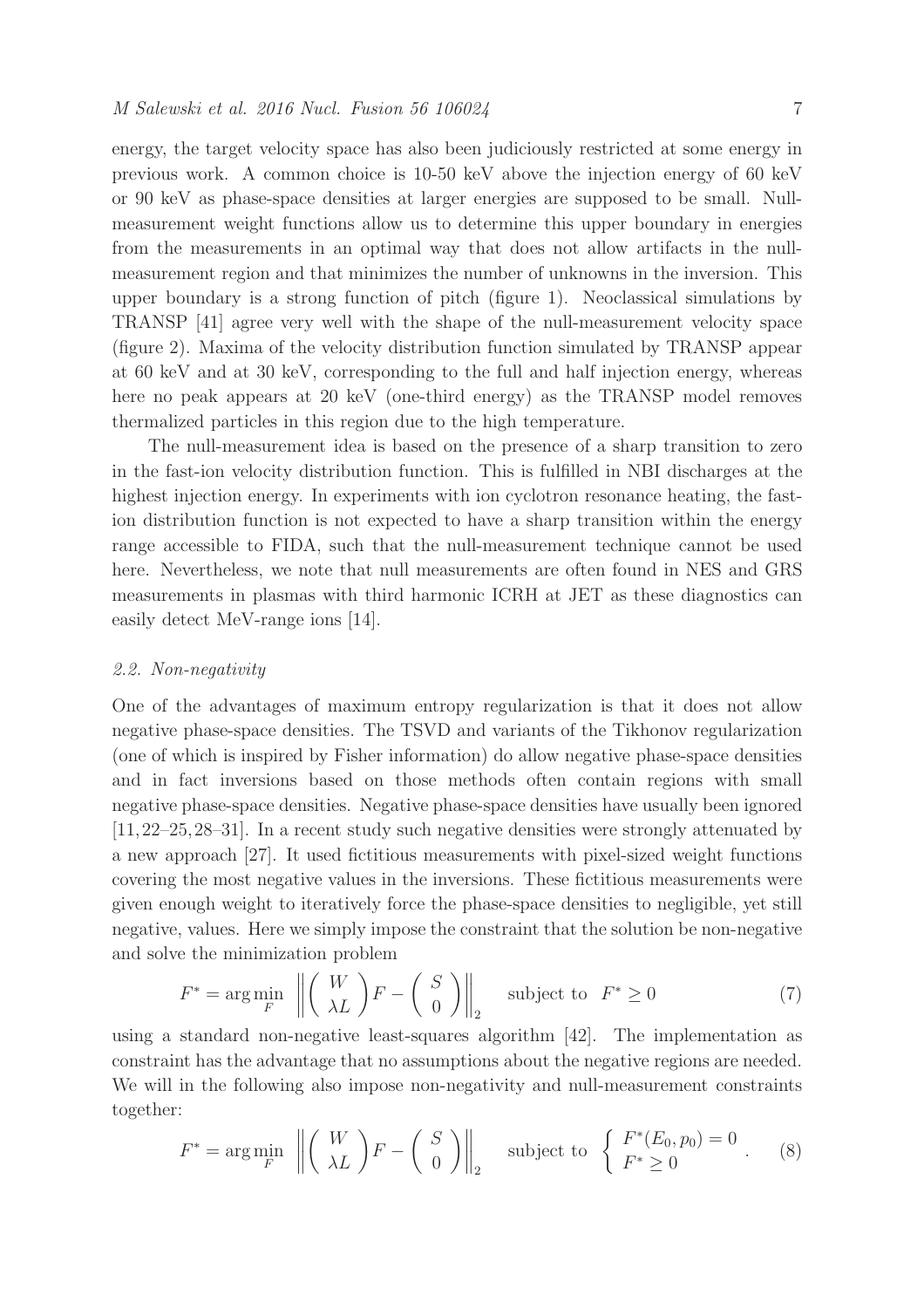#### 2.3. Positions of neutral beam injection peaks

Often the fast-ion distribution function has peaks at full-, half and one-third NBI energy which are difficult to reconstruct. We will show a reconstruction of all three NBI peaks based on TSVD exploiting null-measurements in section 4. First-order Tikhonov regularization, which penalizes steep gradients typical for NBI peaks, will tend to reduce the peaks. The positions of the NBI peaks, if present, are actually very well known from the geometry and energy of the beams. Three peaks are expected at  $E = (20, 30, 60)$  keV and  $p = 0.6$  for NBI Q3 in the plasma center. Here we encode the known geometry of the NBI by using a 2D function  $\kappa(E, p)$  varying between 0.5 and 1 and solve the minimization problem

$$
F^* = \arg\min_{F} \left\| \left( \begin{array}{c} W \\ \lambda \kappa(E, p)L \end{array} \right) F - \left( \begin{array}{c} S \\ 0 \end{array} \right) \right\|_2 \quad \text{subject to } \left\{ \begin{array}{c} F^*(E_0, p_0) = 0 \\ F^* \ge 0 \end{array} \right. . \tag{9}
$$

This reduces the penalty by a factor of about two at the position of the NBI sources, where we expect large gradients (figure 3), compared with the penalty elsewhere. In this way no prior knowledge of the size of the peak is used, and in fact even a negative peak would equally well be supported by  $\kappa(E, p)$ .



Figure 3. The known positions of the beam injection peaks are encoded by using a 2D regularization given by  $\kappa(E, p)$  [-]. The total regularization strength is given by  $\lambda \kappa(E, p)$ . The half- and one-third energy injection peaks merge due to the low resolution.

## 2.4. Numerical simulations as prior information

In previous studies of velocity-space tomography based on three to five FIDA views or a mix of FIDA and CTS views, it was possible to find useful and stable inversions and hence provide measurements of the fast-ion velocity distribution function and derived quantities such as the fast-ion density [26, 28]. However, if fewer views are available or if the signal-to-noise ratio is unfavourable, this is sometimes out of reach. Here we propose a new goal of the tomography approach for such highly photon-starved situations. Rather than inferring the full 2D velocity distribution function, we only seek to infer the distribution of any discrepancy between a numerical simulation and the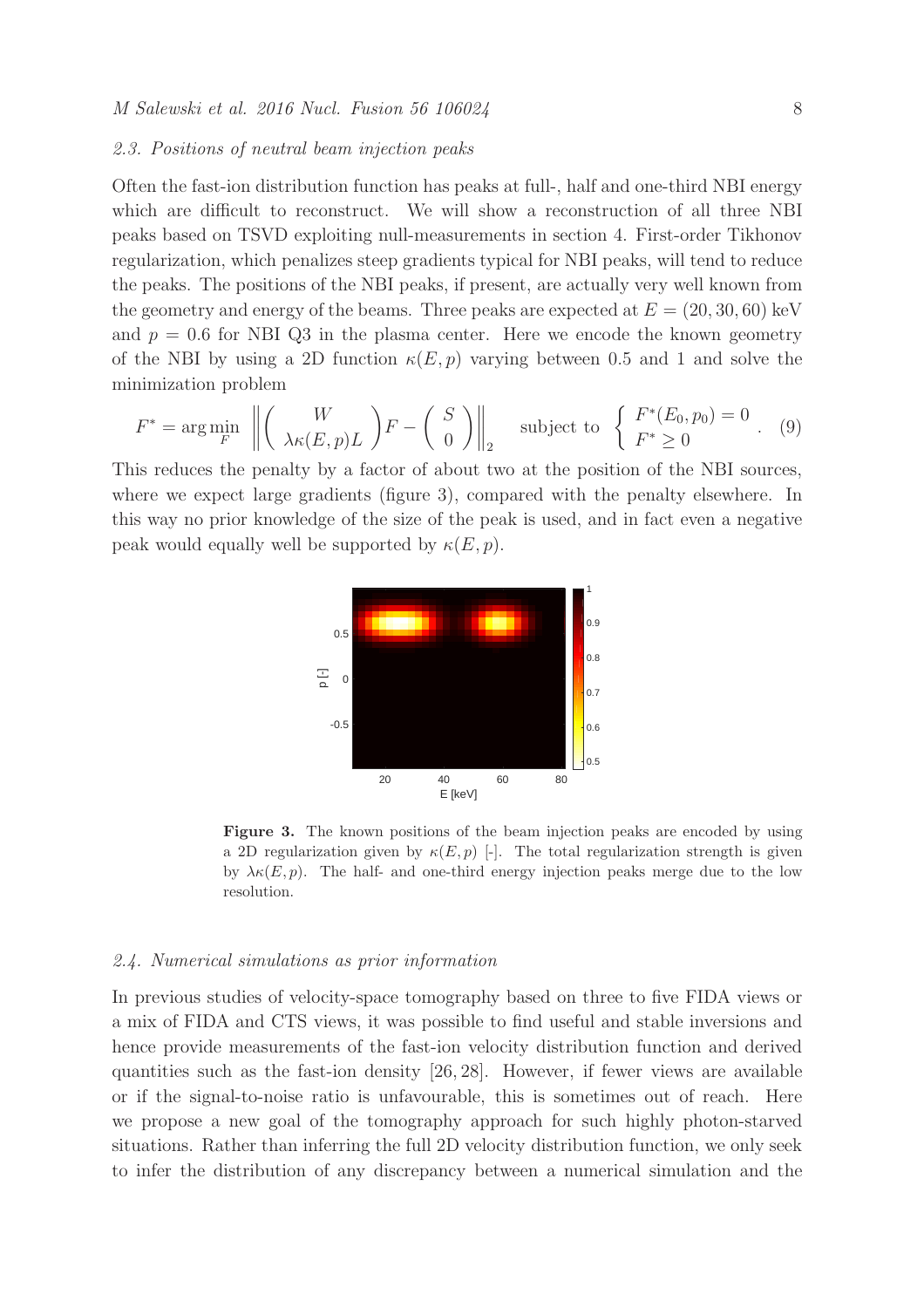measurement in velocity space. Firstly, this is a simpler task that is possible with fewer views as we will show. Secondly, deviations from a numerical simulation is often what we are actually interested in. For example, the TRANSP code accounts for neoclassical transport and likely provides a good picture of the distribution function in MHD quiescent discharges. In MHD active discharges, we often observe discrepancies from such neoclassical simulations. The discrepancies are attributed to anomalous transport in addition to the neoclassical transport which still serves as a baseline. To locate the distribution of any disagreement in velocity space, we penalize differences from the simulated velocity distribution function  $F_{sim}$  and solve the minimization problem

$$
F^* = \arg\min_{F} \left\| \left( \begin{array}{c} W \\ \lambda \kappa L \end{array} \right) F - \left( \begin{array}{c} S \\ \lambda \kappa L F_{sim} \end{array} \right) \right\|_2 \quad \text{subject to} \quad \left\{ \begin{array}{c} F^* \ge 0 \\ F^*(E_0, p_0) = 0 \end{array} \right. (10)
$$

For very small λ's the inversion is underregularized and is dominated by random jitter as in the previously discussed Tikhonov problems. For very large  $\lambda$ 's the solution is overregularized, but here the inversion then approaches the numerical simulation as equation 10 shows. The problem is now again to select  $\lambda$  assigning an appropriate balance between the measurements and the simulation which we will discuss in section 3. The solution  $F^*$  represents our estimate of the 2D velocity distribution function considering the simulation and the measurements. As our goal is to locate discrepancies between simulation and measurements in velocity space, we calculate

$$
\Delta F^* = F^* - F_{sim} \tag{11}
$$

which shows how the simulation should be modified according to the measurements. Examples will be shown in sections 5 and 6.

### 3. Standard inversions and the choice of the regularization parameter  $\lambda$

The number of measurement data points and the number of unknowns in fast-ion velocity-space tomography is fairly small compared with many other tomography problems. Quick automatic inversion of FIDA spectra based on a library of approximate weight functions after each plasma discharge is therefore possible and will be implemented in future work. For that purpose the regularization parameter  $\lambda$  must be computed automatically from the data. In traditional tomography, two popular methods among many are the L-curve method [43,44] and the generalized crossvalidation (GCV) method [45]. The L-curve method has been applied to velocity-space tomography previously [28]. The GCV method seeks to minimize the prediction error by asserting that an arbitrary measurement  $S_i$  should be predicted well by the regularized solution based on the other measurements in S and that orthogonal transformations of S should not affect the choice of the regularization parameter  $\lambda$  [45]. Recall that the Tikhonov solution  $F^* = F^*(\lambda)$  is a function of the regularization parameter  $\lambda$  and that, for the unconstrained problem (equation 4), we can write  $F^*(\lambda) = W^{\#}(\lambda) S$  where the matrix  $W^{\#}(\lambda)$  defines the solution. Then  $\lambda$  minimizes the GCV function

$$
G(\lambda) = \frac{\|WF^*(\lambda) - S\|_2^2}{(\text{trace}(I - WW^{\#}(\lambda)))^2},\tag{12}
$$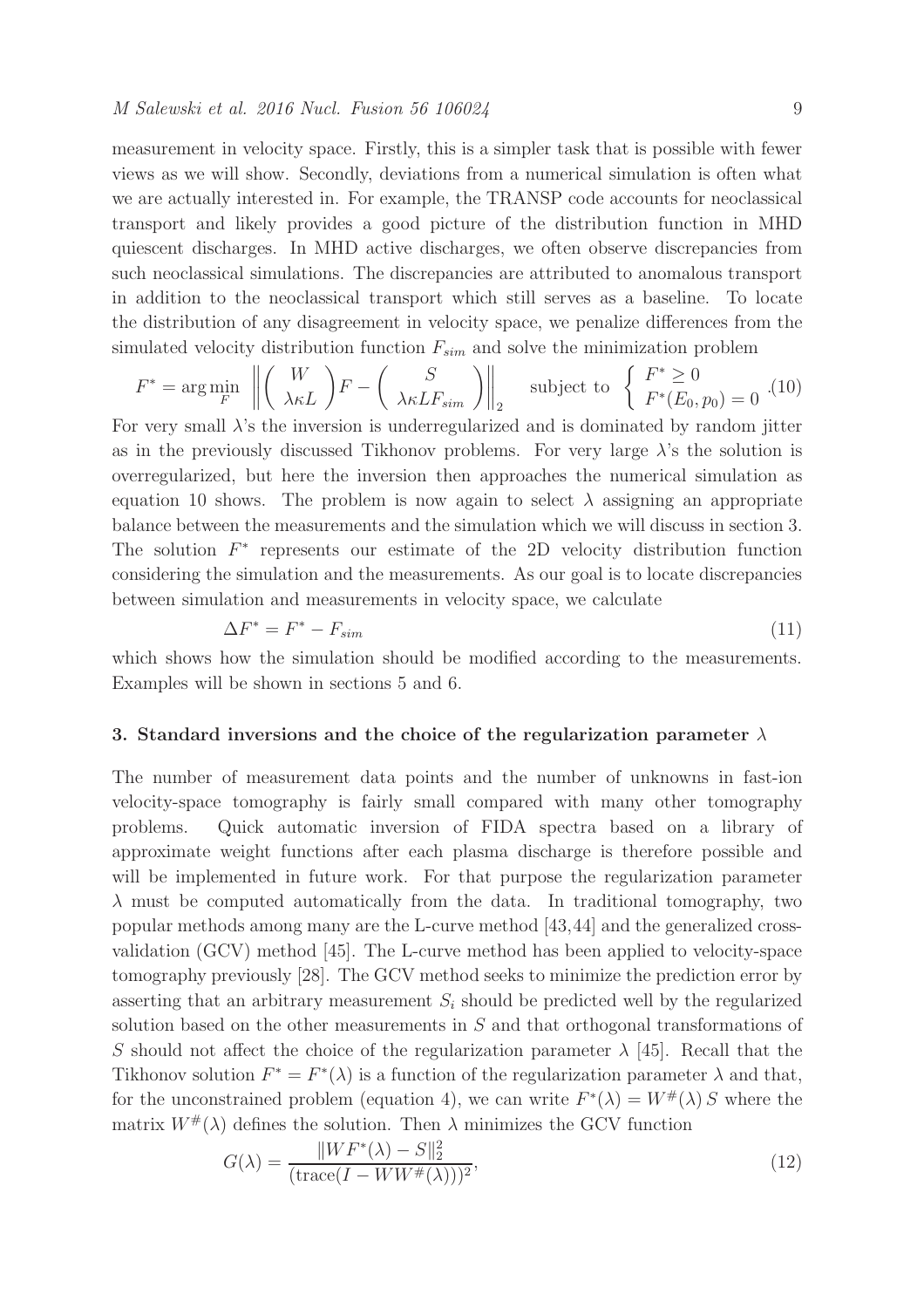where  $I$  is the identity matrix.



Figure 4. Unconstrained first-order Tikhonov tomographic inversions of FIDA measurements in five views in ASDEX Upgrade discharge #31557 in units [ $10^{16}$  keV<sup>-1</sup>m<sup>-3</sup>]. The regularization parameter  $\lambda$  is chosen by two different methods: (a) L-curve. (b) GCV.

Figure 4 shows two unconstrained first-order Tikhonov inversions of FIDA measurements in ASDEX Upgrade discharge #31557. The level of regularization was respectively selected by the L-curve method and the GCV method. The discharge and the five-view FIDA measurements have been discussed previously [28]. The plasma was heated by NBI with the 2.5 MW source Q3 at 60 keV. The five-view FIDA measurements here and throughout the paper were made in the center of the plasma. Figure 2 shows a corresponding TRANSP simulation.

The unconstrained inversion with first-order Tikhonov regularization and L-curve regularization parameter selection in figure  $4(a)$  shows the usual characteristics for this method. The inversion is smooth, and the overall shape, including the anisotropy and the location of the merged 20 keV and 30 keV NBI peaks, is close to our expectation. However, there are also limitations of the unconstrained inversion. First, the NBI peak at full injection energy (60 keV) does not appear. It is known that the sharp NBI peaks tend to be attenuated by first-order Tikhonov regularization [28]. Second, there are substantial phase-space densities at energies well in the null-measurement region. Here we plot up to 20 keV above the full injection energy. As already mentioned, TRANSP/NUBEAM predicts almost zero phase-space densities in the null-measurement region (figure 2), which further corroborates the hypothesis that the inferred phase-space densities are artifacts. Third, small patches of unphysical negative fast-ion phase-space densities appear, in this case in the null-measurement region. These three features of the inversions are very likely artifacts since they also appear erroneously in inversions of synthetic data where the true solution is known [22, 24, 28].

The GCV method tends to regularize less than the L-curve method (figure 4(b)) and roughly produces a regularization level as was sometimes judiciously selected [11,24,27].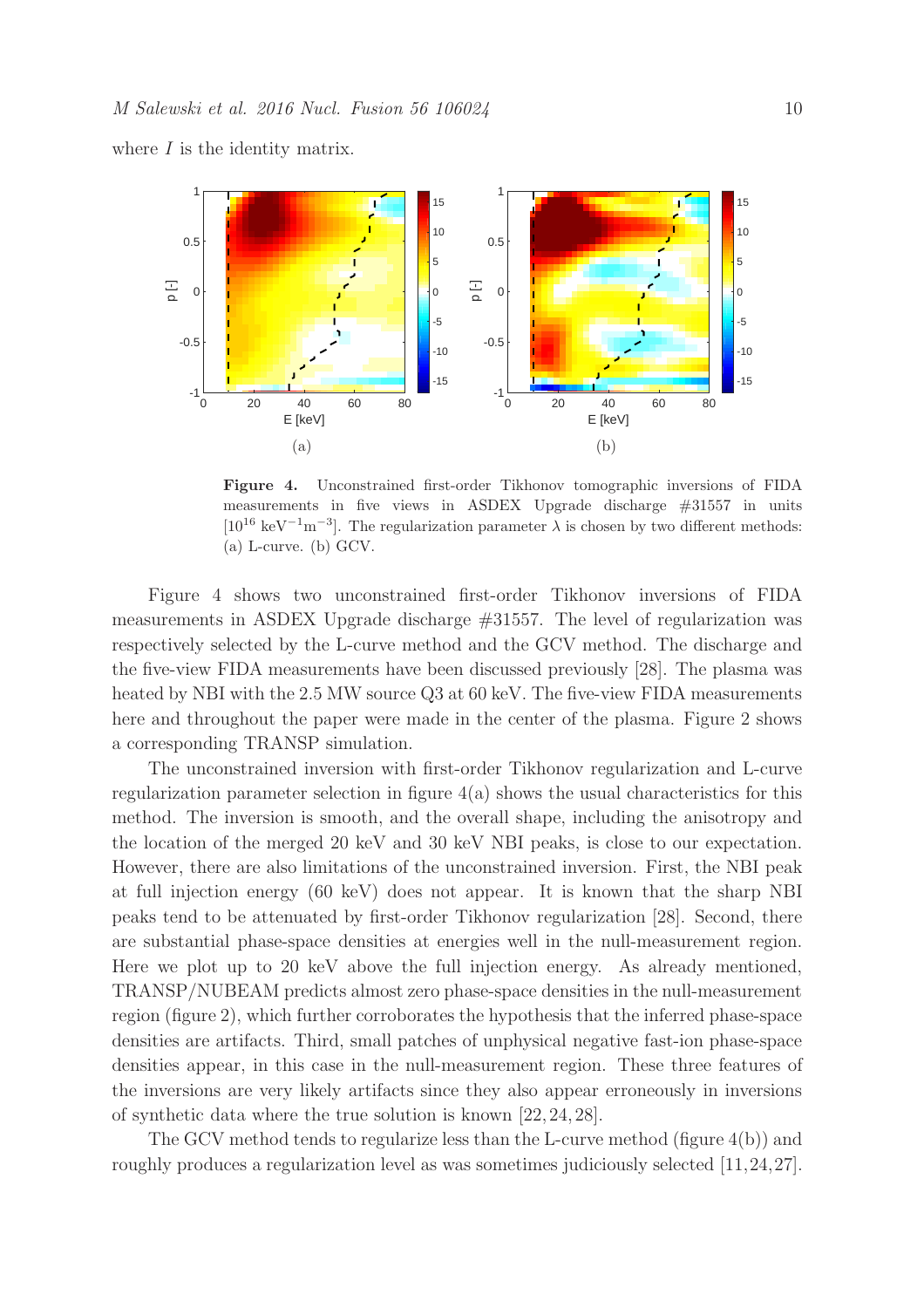The full energy beam injection peak (60 keV) does not appear but there is a clear ridge of large phase-space densities between the expected locations of the beam injection peaks. The ridge does not extend to energies larger than 60 keV as expected. The form of the ridge is consistent with the presence of fast ions that are slowing down due to collisions with electrons, i.e. they loose energy without significant pitch angle scattering. Nevertheless, as the critical energy is about 60 keV, collisions with thermal ions are also important leading to pitch-angle scattering as is apparent in figure 4. The unphysical negative regions are larger than for the L-curve method. A peak appears at  $p = -0.5$ which is not expected according to the TRANSP simulation (figure 2) and is likely an artifact.

In velocity-space tomography, the regularization parameter has up to now been set either by judicious choice or by the L-curve method. The choice of regularization parameter or of a method to calculate it remains an open problem as one never knows a priori which method works best. Our criteria for good reconstruction of velocityspace distribution functions in NBI heated plasma are that there are no significant negative phase-space densities, that there are no significant phase-space densities far above the beam injection energies, that the distribution function is smooth and that the beam injection peaks are reconstructed well. Neither the L-curve nor the GCV method is consistently superior. Both methods are fairly robust but do not always work. The L-curve method can be applied irrespective of the incorporated prior information. However, the GCV method requires the existence of a regularized inverse matrix mapping the measurement space to the solution space, and so it is not directly applicable to the non-negative least-squares problem formulation or maximum entropy methods. Here we apply either method, depending on what works best for the given problem. For inversions not using a TRANSP simulation as prior information we will choose the regularization parameter  $\lambda$  by the GCV method applied to the unconstrained least-square problem (figure 4b), and then solve the non-negative least-squares problem with that  $\lambda$ . However, we apply the L-curve method for the inversions using the TRANSP simulations as prior information.

## 4. High-definition inversions using prior information

In this section we show that prior information based on non-negativity, null measurements and the NBI geometry improves inversions substantially. The effect of prior information based on a numerical simulation is presented in section 5. The inversions in this section represent an estimate of the 2D fast-ion velocity distribution functions based on measurements alone. The inversions in section 5 represent an estimate based on measurements and simulations or, more interestingly, of how a given simulation needs to be modified to match best with the measurements.

Figure 5(a) shows a first-order Tikhonov inversion with non-negativity constraint according to equation 7. The non-negativity constraint improves the inversions without any visible disadvantages compared with the unconstrained inversions in figure 4. By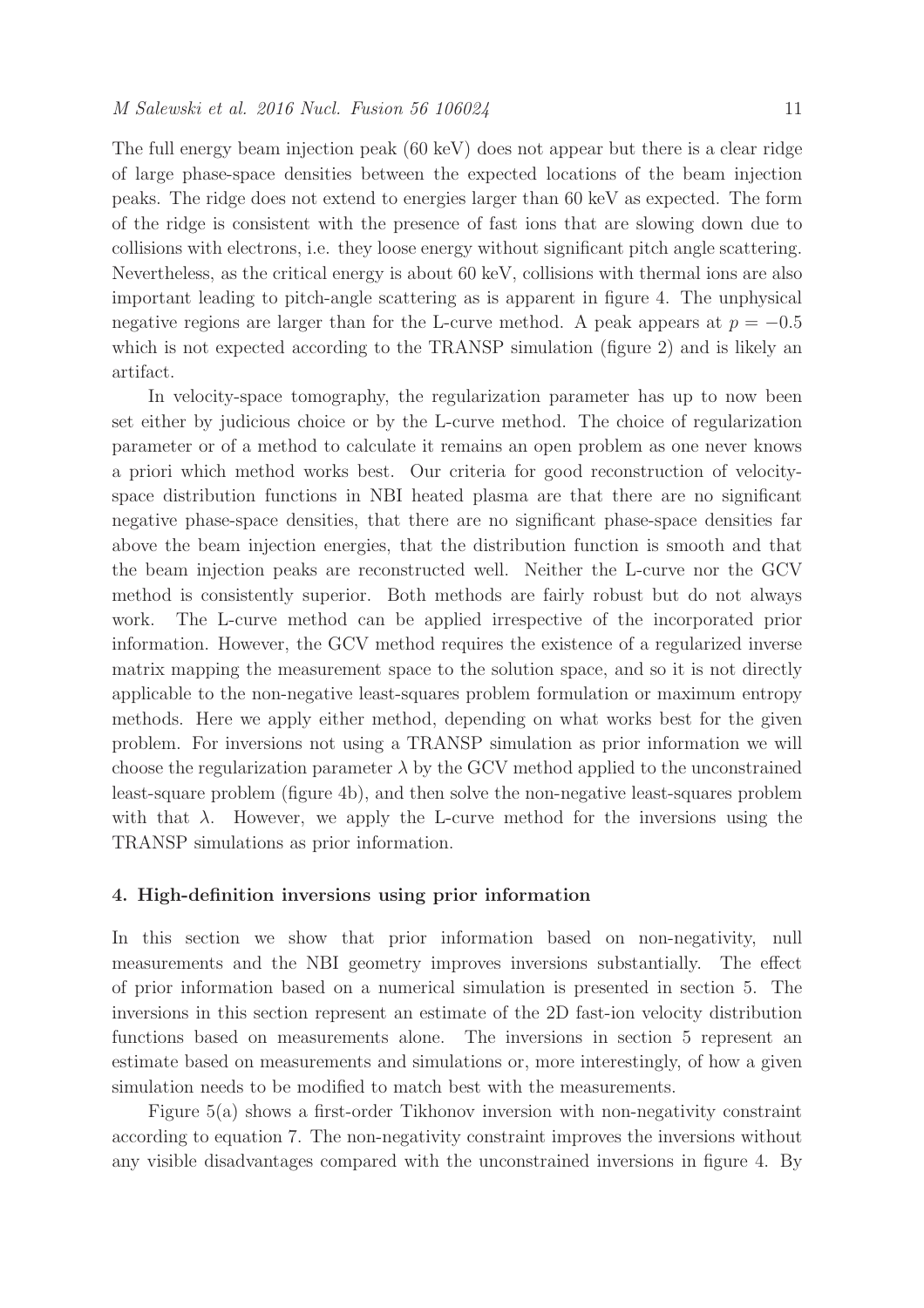

Figure 5. First-order Tikhonov tomographic inversions based on five-view FIDA measurements in ASDEX Upgrade discharge  $\#31557$ . The units are  $[10^{16} \text{ keV}^{-1} \text{m}^{-3}]$ . Various types of prior information are used. (a) Non-negativity:  $F^* \geq 0$ . (b) Nullmeasurement constraints:  $F^*(E_0, p_0) = 0$ . (c)  $F^* \ge 0$  and  $F^*(E_0, p_0) = 0$ . (d)  $F^* \ge 0$ ,  $F^*(E_0, p_0) = 0$  and known peak locations:  $\kappa(E, p)$ .

virtue of the constraint, there are no negative regions. Erroneous phase-space densities in the null-measurement region are reduced compared with the unconstrained inversions. The full energy beam injection peak is almost invisible, but there is a clear drop in phase-space densities above the full NBI energy. A possibly spurious peak at  $p = -0.5$ is present as also observed in figure 4(b).

Figure 5(b) shows a first-order Tikhonov inversion with the null-measurement constraint according to equation 6. The inversion shows a clear peak at full injection energy and a clear ridge consistent with ions slowing down due to collisions with electrons. By virtue of the constraint, the phase-space densities in the null-measurement region are zero. Regions of erroneously negative phase-space densities are present at this regularization level. It is unclear if the two peaks appearing at negative pitches are real or if they are artifacts. The peak at  $p = -0.5$  also appears as in figures 4(b) and 5(a).

Figure 5(c) shows a first-order Tikhonov inversion with non-negativity and null-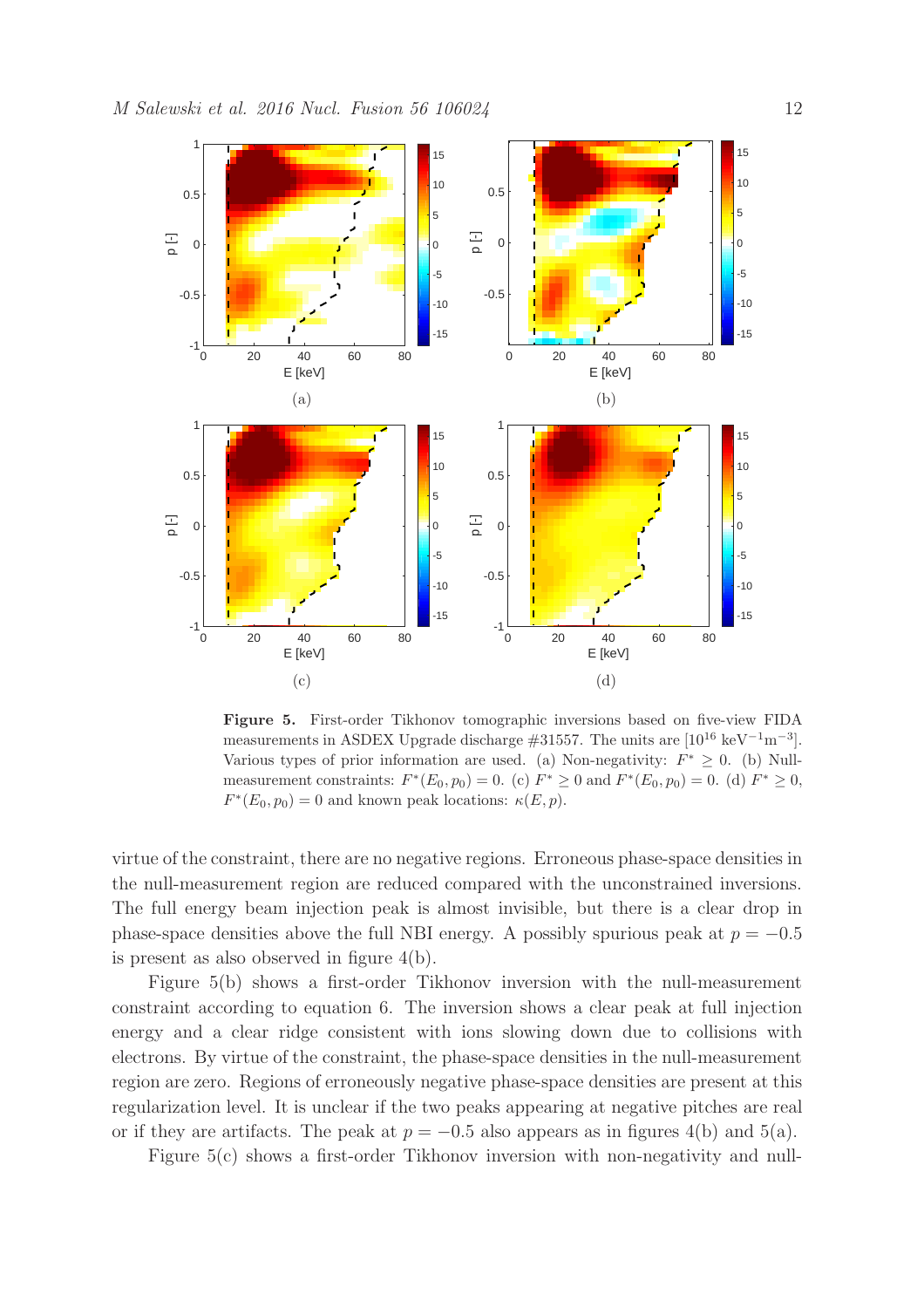measurement constraints according to equation 8. By construction there are no artifacts in the null-measurement region and there are no negative phase-space densities. The white patches of very low fast-ion density circumscribed by larger fast-ion densities seem physically unlikely and would suggest that slightly more regularization would benefit the solution. The non-negativity constraint also tends to attenuate positive peaks because it reduces high-frequency components of the inversion and hence negative as well as positive extrema. The peak at full injection energy is present but weaker than in figure 5(b), and the ridge connecting the beam injection peaks is weaker than in figure 5(b). The two small peaks at negative pitches are attenuated compared with figure  $5(b)$ .

Finally, figure 5(d) shows a first-order Tikhonov inversion with non-negativity and null-measurement constraints and known NBI geometry according to equation 9. Two NBI peaks as well as the ridge connecting them appear. No clear artifacts, such as peaks or low-density patches at unexpected locations, appear in this inversion, and by construction there are again no artifacts in the null-measurement region and there are no negative phase-space densities. In the NBI peak region the regularization is comparatively weak so that high-definition features appear. In the regions far from the peaks the solution is smooth due to the stronger regularization. Overall, this inversion resembles the TRANSP simulation from figure 2 the most. This use of prior information will likely make inversions possible at many other tokamaks, where fewer fast-ion data than at ASDEX Upgrade is available.

#### 5. Inversions using numerical simulations as prior information

Inversion techniques can be used to identify differences between theory and observation in velocity space. This could give clues on which physics is not adequately described in the simulation or which systematic error confounds the measurements. For this goal it is advantageous to use the numerical simulation as prior information. Figure 6 illustrates two different ways to locate differences between measurements and simulation in velocity space. Figure 6(a) shows a true distribution function  $F_{true}$  which we would like to know but which in an experiment is never known. Here we assume a modified TRANSP simulation. We have added the negative Gaussian function shown in figure  $6(b)$  to the known TRANSP simulation  $F_{sim}$  (figure 2). This selective reduction in phase-space density is a toy model for an assumed anomalous transport phenomenon localized in velocity space which is not modelled in the TRANSP simulation  $F_{sim}$ . Hence figure 6(b) shows the difference

$$
\Delta F_{true} = F_{true} - F_{sim}.\tag{13}
$$

The goal is now to reconstruct  $\Delta F_{true}$ , given synthetic measurements of  $F_{true}$  in five FIDA views and  $F_{sim}$ . We add 5% Gaussian noise to each synthetic measurement which is a realistic noise level for FIDA measurements at ASDEX Upgrade. The discrepancy between measurement and simulation  $\Delta F^*$  is calculated according to equation 11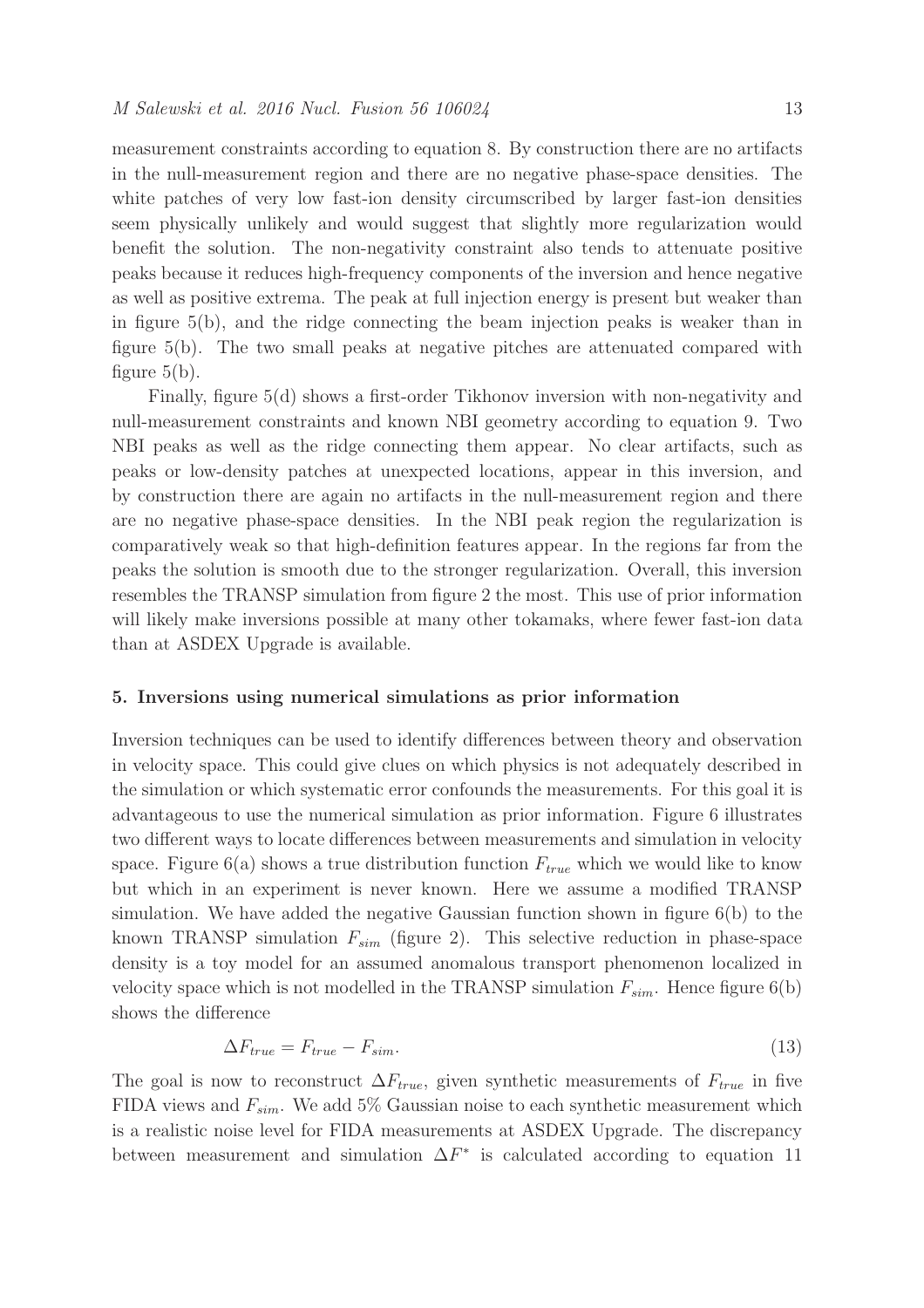without and with using the TRANSP simulation as prior information, i.e. respectively using equations 9 and 10. Figure 6(c) shows  $\Delta F^*$  for the case without the TRANSP simulation as prior. In the region of the true difference,  $\Delta F^*$  is negative and has approximately correct amplitudes. However,  $\Delta F^*$  is dominated by large negative values at the beam injection peaks reflecting the difficulty in reconstructing the NBI peaks. The reconstructed difference  $\Delta F^*$  therefore does not resemble the true difference  $\Delta F_{true}$ . Figure 6(d) presents  $\Delta F^*$  for the case where the TRANSP simulation has been used as prior information (equation 10). In this case the approximate location of the discrepancy between the true distribution and the TRANSP simulation is found based on experimentally accessible quantities. However, artifacts are present and the amplitudes in the reconstruction are too low by about 30%. The success of this approach does not depend strongly on the position of the discrepancy in velocity space for the fiveview FIDA system as we illustrate in figure 7. Each case shows the true location of the discrepancy and the reconstruction using the simulation as prior information. The approximate location of the discrepancy is in each case identified as the region with the lowest amplitudes.

Many FIDA systems have two or three viewing directions rather than the five available at ASDEX Upgrade. DIII-D has three FIDA views [46,47] and MAST [48,49], NSTX [50], EAST [51], and LHD have two views [52, 53]. . In figure 8 we reconstruct the six cases from figure 7 using just two FIDA views to show that this approach could be useful for other machines. The approximate location of the  $\Delta F_{true}$  is reconstructed in each case, even though the amplitudes of negative phase-space densities are not reconstructed as well as for the five-view case. The reconstruction of  $\Delta F^*$  does not require as many measurements as the reconstruction of  $F^*$  since the simulation provides cogent prior information about the approximate basic shape. Hence this alternative approach to tomographic reconstruction should be highly useful for FIDA systems with few viewing directions as is common on many machines. Further, the approach should also work for many combinations of fast ion diagnostics installed on many machines [23, 29, 31], for example based on FIDA and CTS at LHD [54, 55], CTS, FIDA, NPA, NES, and GRS at ASDEX Upgrade [5, 7, 11, 56–62], NES, GRS and NPA at JET [14, 15, 63], CTS, GRS, NES, NPA and possibly fast-ion charge-exchange recombination spectroscopy at ITER [64–69]. We will demonstrate this method for the two-view FIDA case using experimental data in the next section.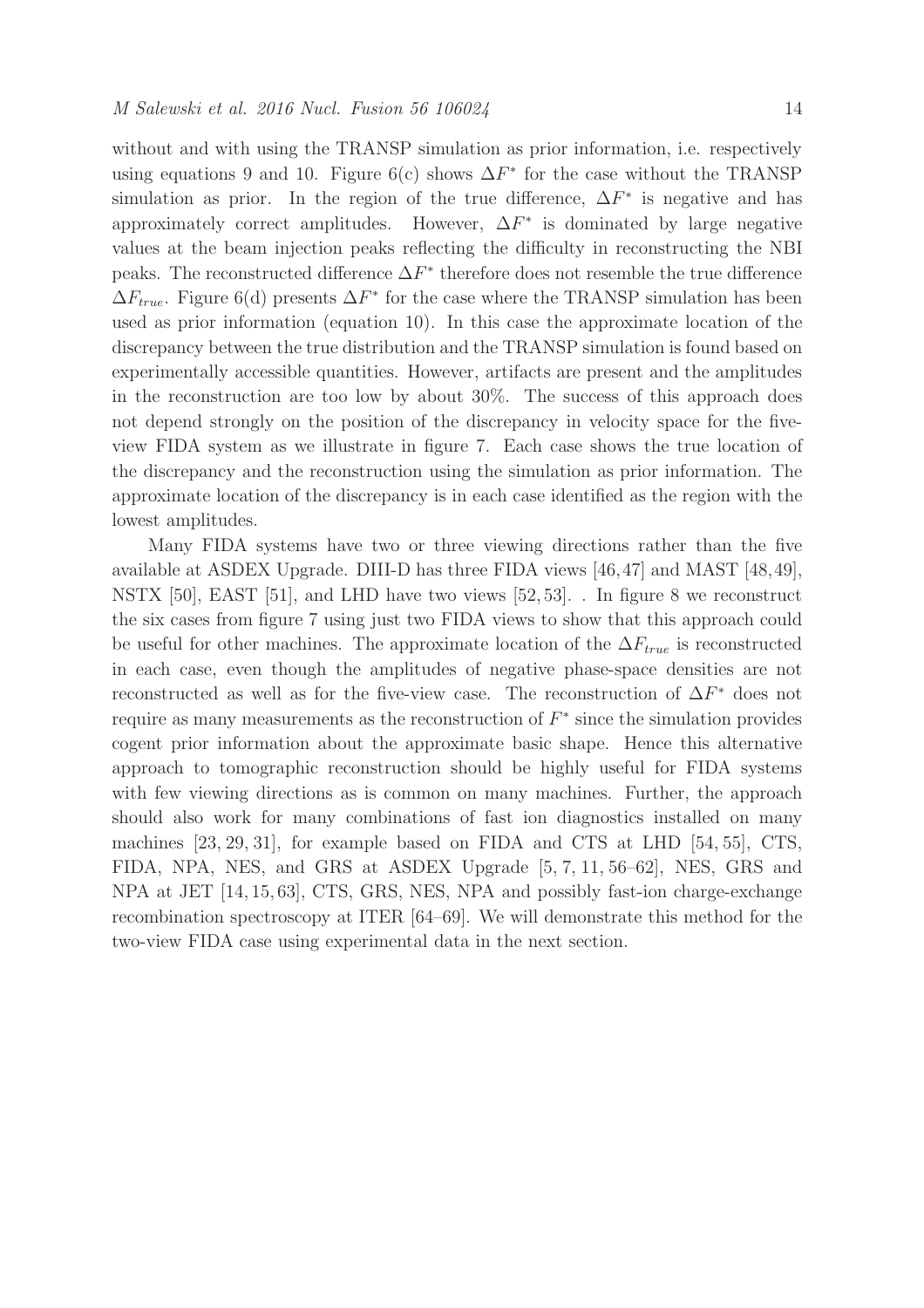

Figure 6. First-order Tikhonov tomographic inversions using a simulation as prior information. The units are  $[10^{16} \text{ keV}^{-1} \text{m}^{-3}]$ . (a)  $F_{true}$  which is a modified TRANSP simulation with selective ejection of particles. (b)  $\Delta F = F_{true} - F_{sim}$ . (c)+(d) Inversion  $\Delta F^* = F^* - F_{sim}$  based on synthetic measurements of  $F_{true}$  with 5% Gaussian noise for a five-view FIDA system (c) without and (d) with the TRANSP simulation as prior information.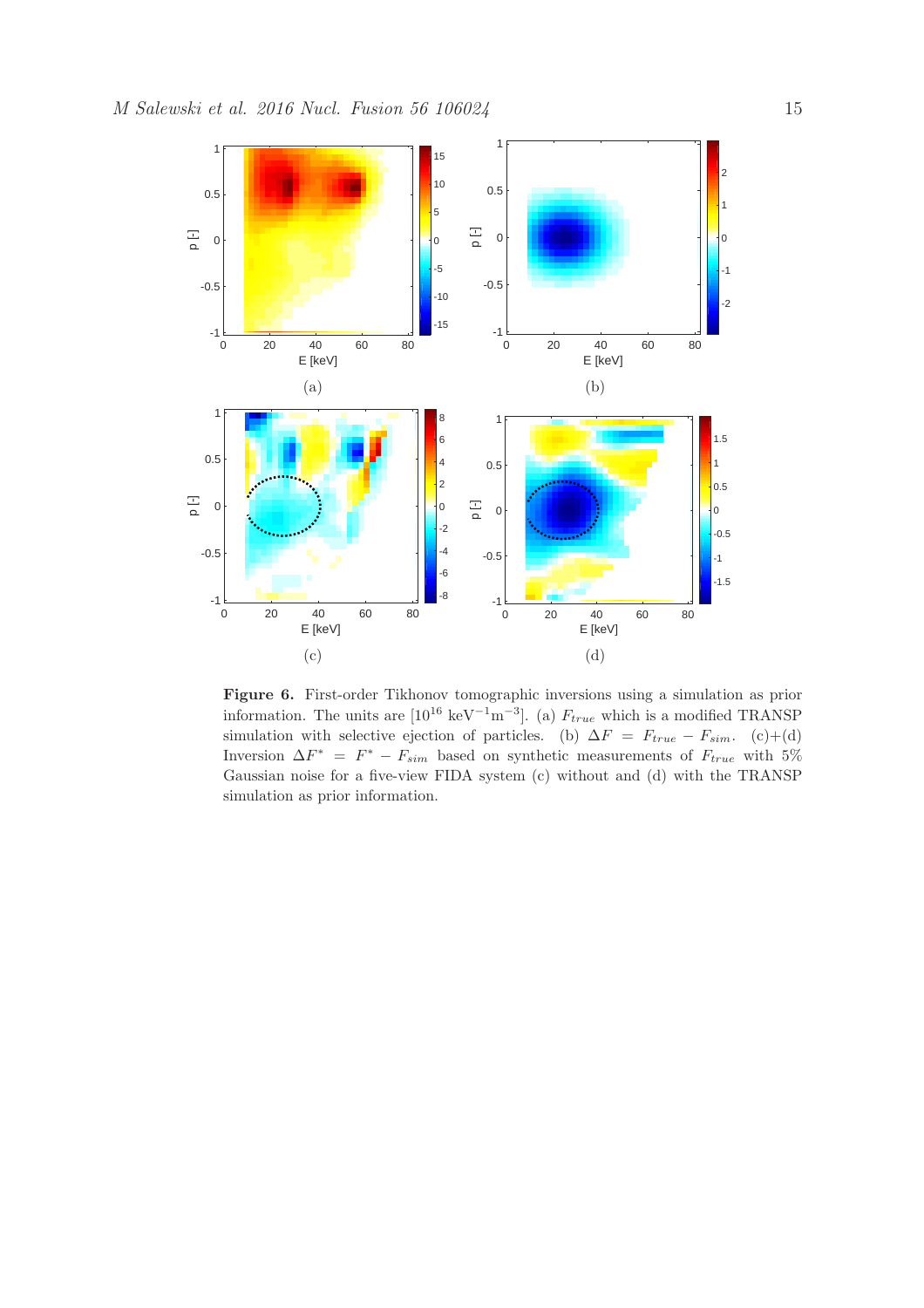

Figure 7.  $\Delta F^* = F^* - F_{sim}$  where  $F^*$  is calculated as in figure 6(d). In each subfigure the black dotted line shows the true location of the discrepancy. The units are  $[10^{16} \text{ keV}^{-1} \text{m}^{-3}]$ . The colorbar is different for each plot.



Figure 8. As figure 7, but using only two FIDA views. The angles of the lines-of-sight to the magnetic field are  $\phi = [73^\circ, 153^\circ]$ . The colorbar is different for each plot.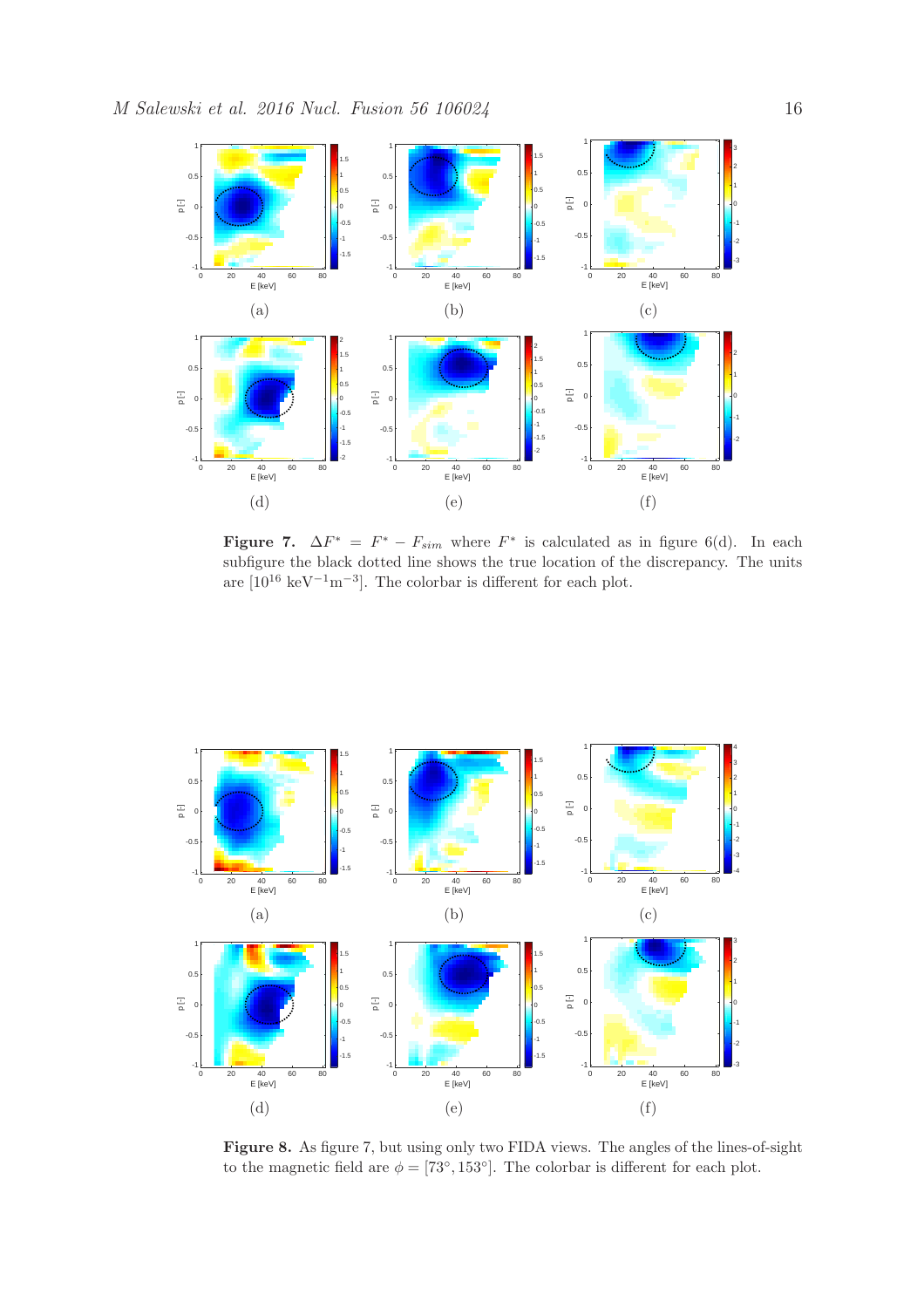### 6. Studies of neutral beam injection and sawtooth dynamics

Prior information allows us to study the formation and presence of NBI peaks at full, half, and one-third injection energy and the fast-ion dynamics associated with sawteeth. NBI peaks are here reconstructed by TSVD which is well-suited for fine-scale features at the expense of the appearance of some jitter. The target velocity-space is restricted using null-measurements. The beam positions are not used as prior information here, and neither is the TRANSP simulation. Negative phase-space densities are present in the TSVD, but they are fairly small and simply ignored as usual for TSVD. The TSVD study confirms the positions of the NBI peaks which we will use as prior information in the Tikhonov inversions of fast-ion dynamics in sawtoothing plasma.



Figure 9. Inversions by TSVD with null-measurement constraint after NBI Q3 was turned on in discharge  $\#33138$  at  $t = 0.4$  s. A movie is provided as supplementary material to this paper (Movie 1). NBI peaks at full, half, and one-third energy are gradually formed. The units are  $[10^{16} \text{ keV}^{-1} \text{m}^{-3}]$ .

In discharge #33138, FIDA measurements in five views were made just after switching on NBI Q3 to study the appearance of the beam injection peaks in the plasma center. The time resolution of the measurements was 2.5 ms. Figure 9 shows six inversions after the NBI was switched on at  $t = 0.4$  s. A movie showing the formation of the three NBI peaks in 50 frames is provided as supplementary material to this paper (Movie 1). The same level of regularization is used for all frames. The NBI peaks at full, half, and one-third injection energy appear reliably at the expected pitch and energies at 20 keV, 30 keV and 60 keV. Even though three peaks do not always appear in inversions, the well-understood locations and the large-scale coherence suggest that the peaks are not artifacts but are supported by the FIDA measurements. Figure 10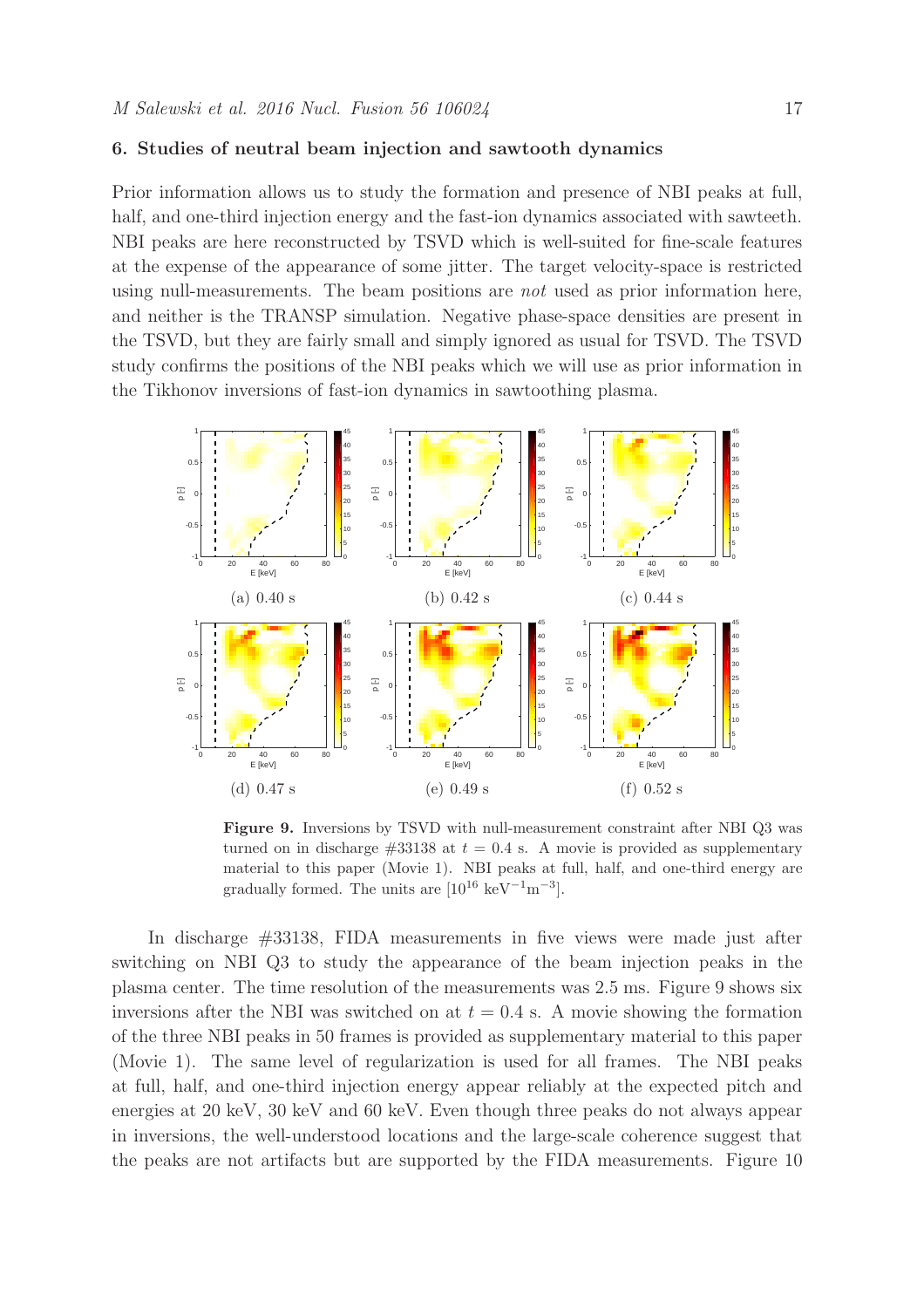

Figure 10. TRANSP simulation  $[10^{16} \text{ keV}^{-1} \text{m}^{-3}]$  as in figure 9 after NBI Q3 was turned on in discharge  $\#33138$  at  $t = 0.4$  s. NBI peaks at full, half, and one-third energy appear in the simulation.



Figure 11. Measured (full lines) and simulated (dashed lines) increases in the fastion density for  $p \in [0.3, 0.7]$  and five 10 keV wide energy intervals in ASDEX Upgrade discharge #33138 right after the NBI is switched on. The fast-ion densities are obtained by integration of the high-definition tomographic inversion in the specified regions in velocity space. The fast-ion densities in the regions containing NBI peaks grow faster.

shows that a TRANSP simulation of the discharge also predicts the formation of three peaks in agreement with the measured result.

To study the increase of fast-ion density in time at selected positions in velocity space due to switching on the NBI, we integrate the inversion in  $p \in [0.3, 0.7]$  and in five 10 keV wide energy intervals (figure 11). The fast-ion density builds up quickly and steadily for the intervals containing the NBI peaks at 20, 30 and 60 keV whereas the intermediate intervals from 32 to 52 keV increase more slowly in agreement with the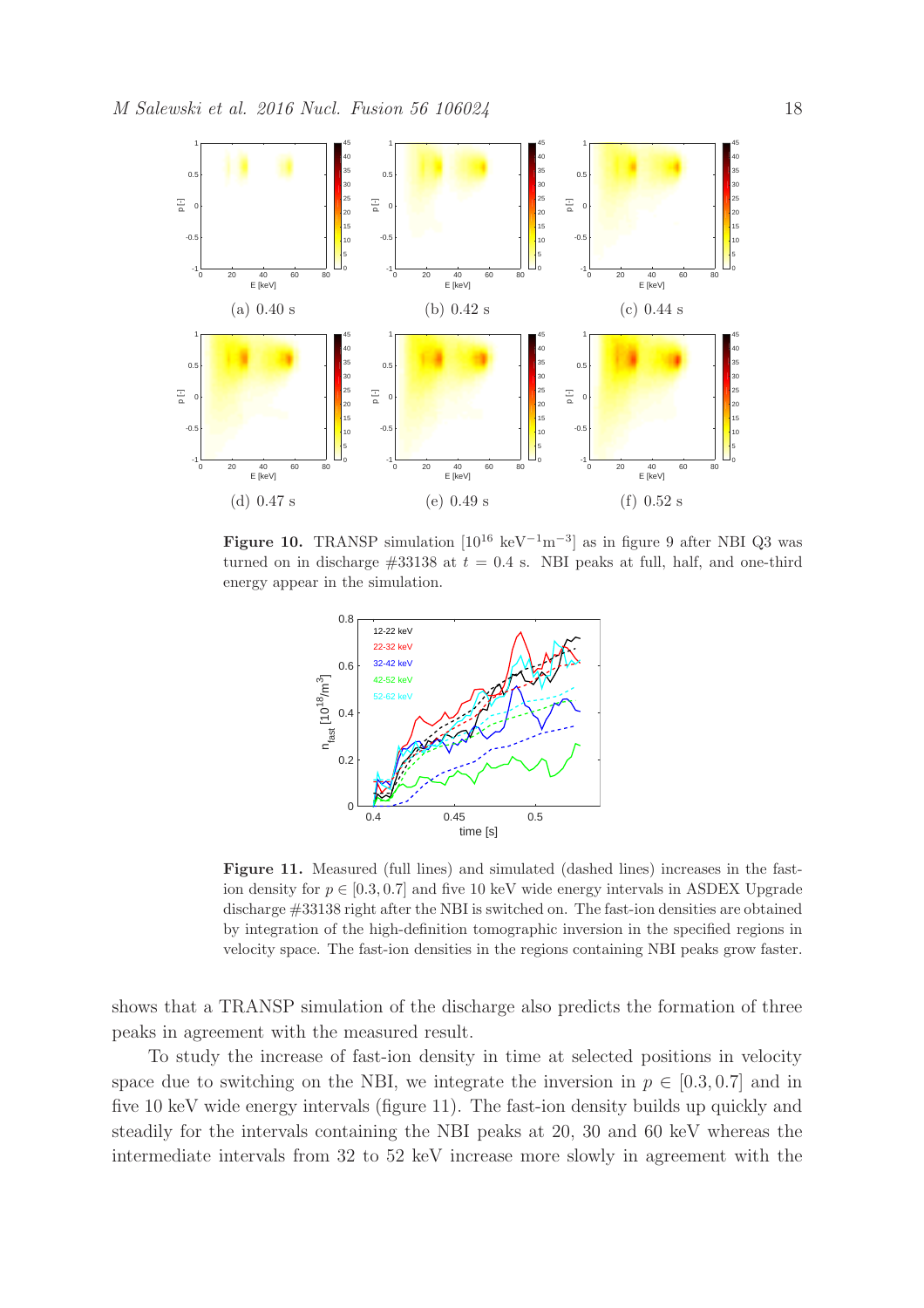TRANSP simulation. Simulations and measurements agree very well for the intervals containing the 20 keV and 30 keV NBI peaks whereas the 60 keV interval is predicted to be slightly less populated. The TRANSP simulation shows larger fast-ion densities at 42-52 keV than at 32-42 keV as these intervals are fuelled mostly by slowing down of 60 keV ions and there is some pitch angle scattering. The inversion does not show this behaviour. It should be noted that TSVD showing NBI peaks typically also have undulations elsewhere, which may bias a comparison between the different energy curves. All in all, the TRANSP simulation agrees fairly well with the measurements, and both show the formation of three NBI peaks at the expected locations.



Figure 12. High-definition first-order Tikhonov tomographic inversions based on four-view FIDA measurements in ASDEX Upgrade discharge #32323. The units are [10<sup>16</sup> keV<sup>−</sup><sup>1</sup>m<sup>−</sup><sup>3</sup> ]. 100 frames are supplied in a sawtooth crash movie attached as supplementary material to the paper (Movie 2). The crash occurs at  $t = 2.23$  s.

Now we turn to study fast-ion dynamics in the sawtoothing plasma by highdefinition first-order Tikhonov inversions using all methods discussed in section 2. First we will use null-measurements, non-negativity, and the NBI peak positions, but not the TRANSP simulation, in pure inversions of the data. Then we will use the TRANSP simulation as prior information and locate the distribution of discrepancies between the measurements and the TRANSP simulation. Previous inversions focussed on the redistribution due to the crash [26–31] whereas we here study the dynamics in the entire sawtooth period. In this discharge only four views had a time resolution of 2.5 ms whereas the fifth view had a time resolution of 25 ms as the camera did not allow faster data acquisition in this discharge, and hence we only use four views here. Figure 12 shows first-order Tikhonov inversions with prior information from non-negativity, nullmeasurements and the position of the NBI peaks but not from any simulation. The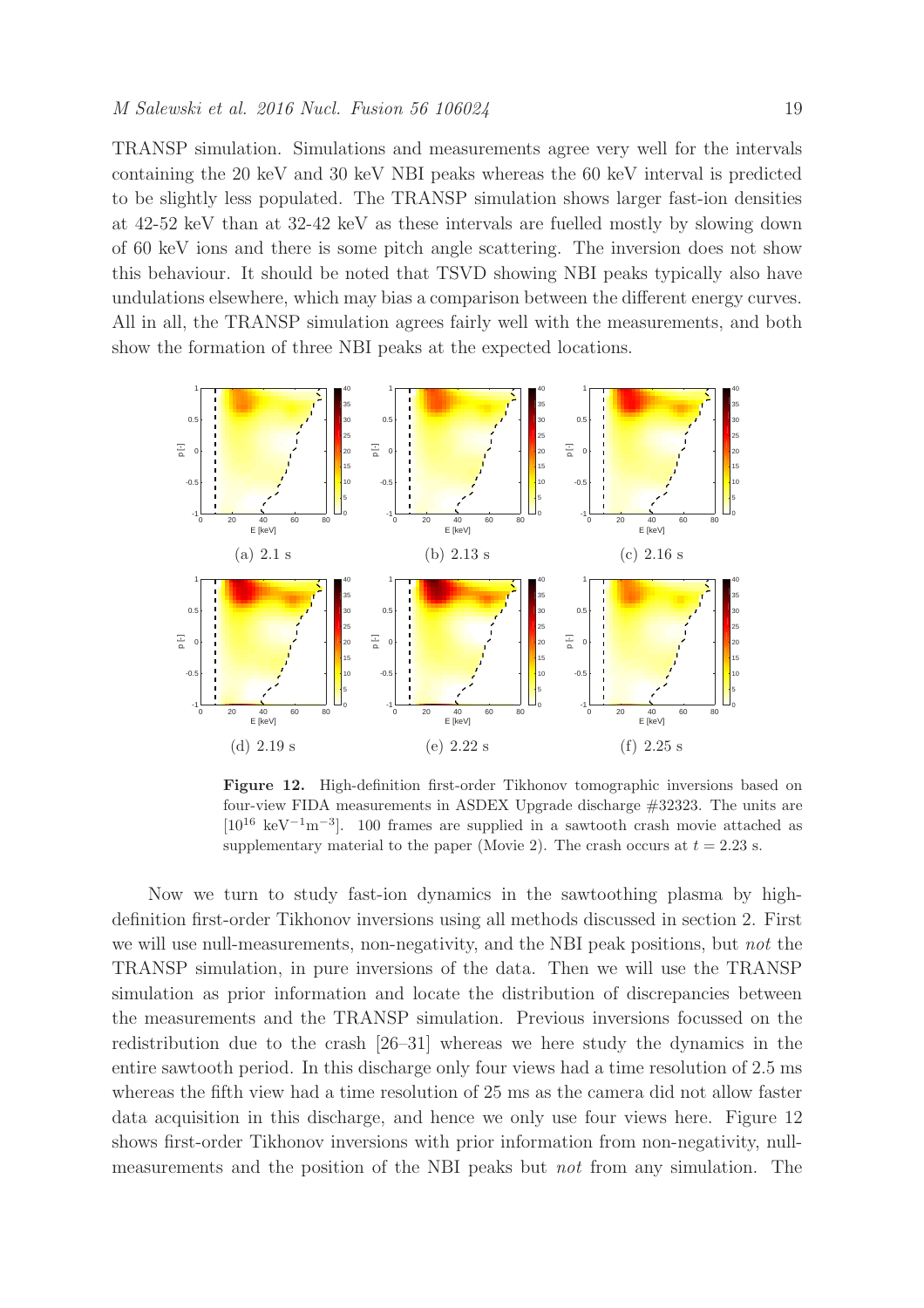same level of regularization is used for all frames. Figure 12 covers one sawtooth cycle, and figures  $12(a)$  and (f) are right after crashes. A movie showing 100 frames covering two sawtooth cycles is supplied as supplementary material to this paper (Movie 2). The 2D velocity distribution function is strongly depleted at the sawtooth crashes and builds up due to the continuous fuelling by the NBI particle sources at 20 keV, 30 keV and 60 keV between the crashes. The 60 keV peak almost disappears right after the crashes. It gradually builds up as the fast-ion density increases during the sawtooth cycle. The ridge between the beam injection peaks also becomes stronger during the sawtooth cycle.



Figure 13. The measured (full lines) and simulated (dashed lines) total fastion densities and the fast-ion densities in selected pitch ranges in ASDEX Upgrade discharge #32323.



Figure 14. The measured fast-ion densities in selected pitch and energy ranges in ASDEX Upgrade discharge #32323. The red and blue curves also appear in figure 13 and are here split into different energy intervals. (a)  $0.25 < p < 0.75$ . (b)  $p > 0.75$ .

Figure 13 compares measured total fast-ion densities as well as fast-ion densities in selected pitch intervals with a TRANSP simulation. Here we have added drifting Maxwellian distribution functions to the fast-ion TRANSP simulation as one always measures the complete ion velocity distribution function. The tails of the Maxwellian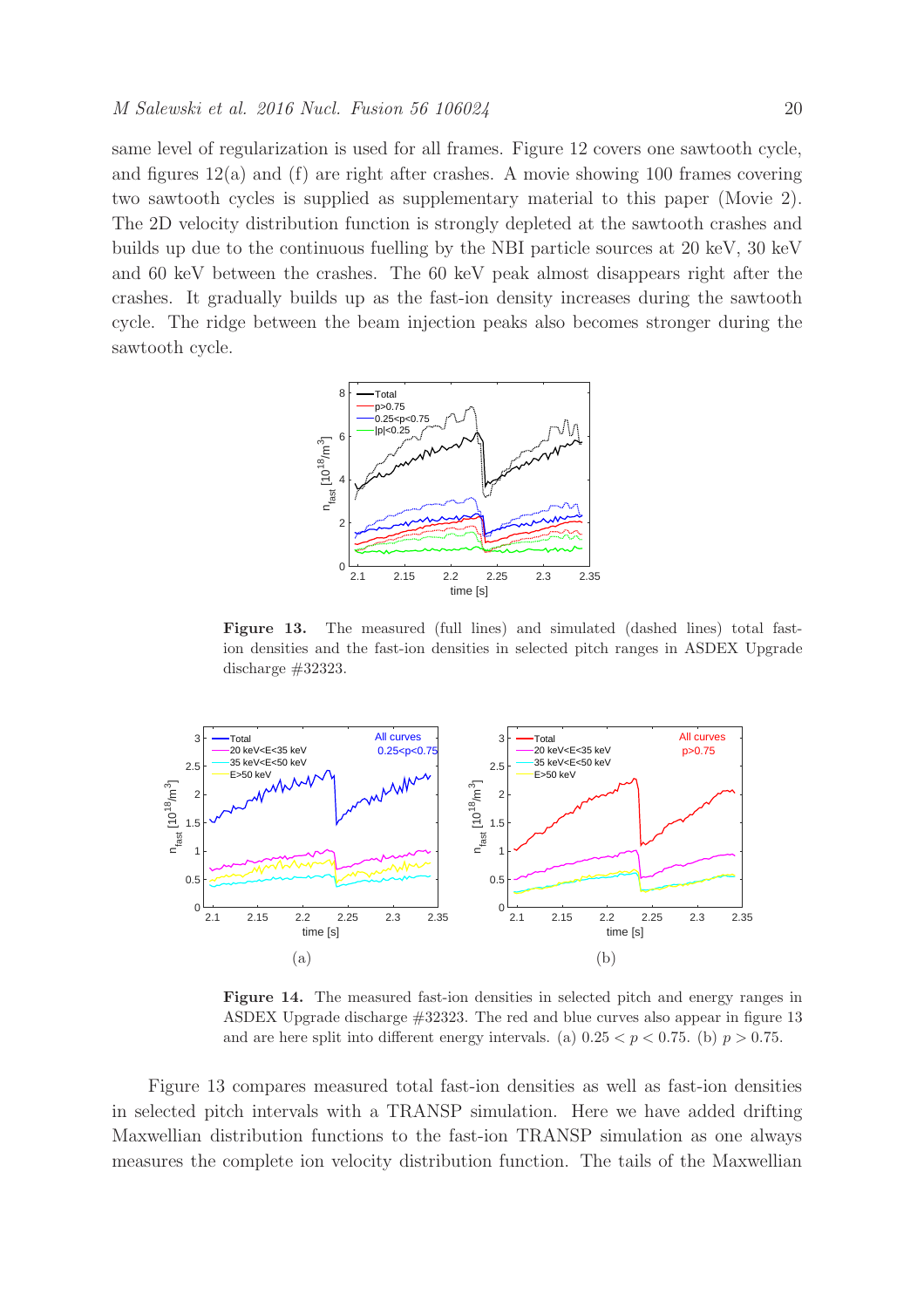here make a significant contribution due to the very high ion temperatures of up to 10 keV with sawtoothing time traces. The fast ion densities are obtained by integration of the inversions over all energies and over pitches in the selected intervals. The measured and simulated total fast-ion densities are similar right after the crashes. However, the measured total fast-ion density increases less than the simulated one during the sawtooth cycle. For  $p > 0.75$  the measurement and the TRANSP simulation show clear sawteeth in good agreement though the TRANSP simulation is consistently lower than the FIDA measurement. For the intermediate pitch range  $0.25 < p < 0.75$  the agreement is also good, but here the TRANSP simulation is consistently higher than the FIDA measurement. For  $|p| < 0.25$  the measurements show no evidence of sawteeth, whereas the simulation shows clear sawteeth. We stress that variations in measured signals are much more reliable than their absolute values, and hence we are confident in the presence or absence of sawteeth in the time traces. The previous velocity-space tomography studies of sawtooth crashes have consistently found that fast ions with pitches close to zero are much less affected by the crash than ions with pitches close to one which is consistent with our results [26–31]. Figure 14 subdivides the  $p > 0.75$ interval as well as the  $0.25 < p < 0.75$  interval into three energy intervals. Sawtoothing time traces are evident at all energies, and we find no strong selection in energy.



Figure 15. Reconstruction of the velocity-space distribution of the differences between the measurements and the TRANSP simulation  $\Delta F^* = F^* - F_{sim}$  [10<sup>16</sup> keV<sup>-1</sup>m<sup>-3</sup>] according to equation 10. Here the TRANSP simulations was used as prior information in the inversion. The crash occurs at  $t = 2.23$  s. A movie is supplied as supplementary material to this paper (Movie 3).

In figure 15 we examine the results from figure 13 and 14 by reconstructing the difference  $\Delta F^* = F^* - F_{sim}$  between the TRANSP simulation and the high-definition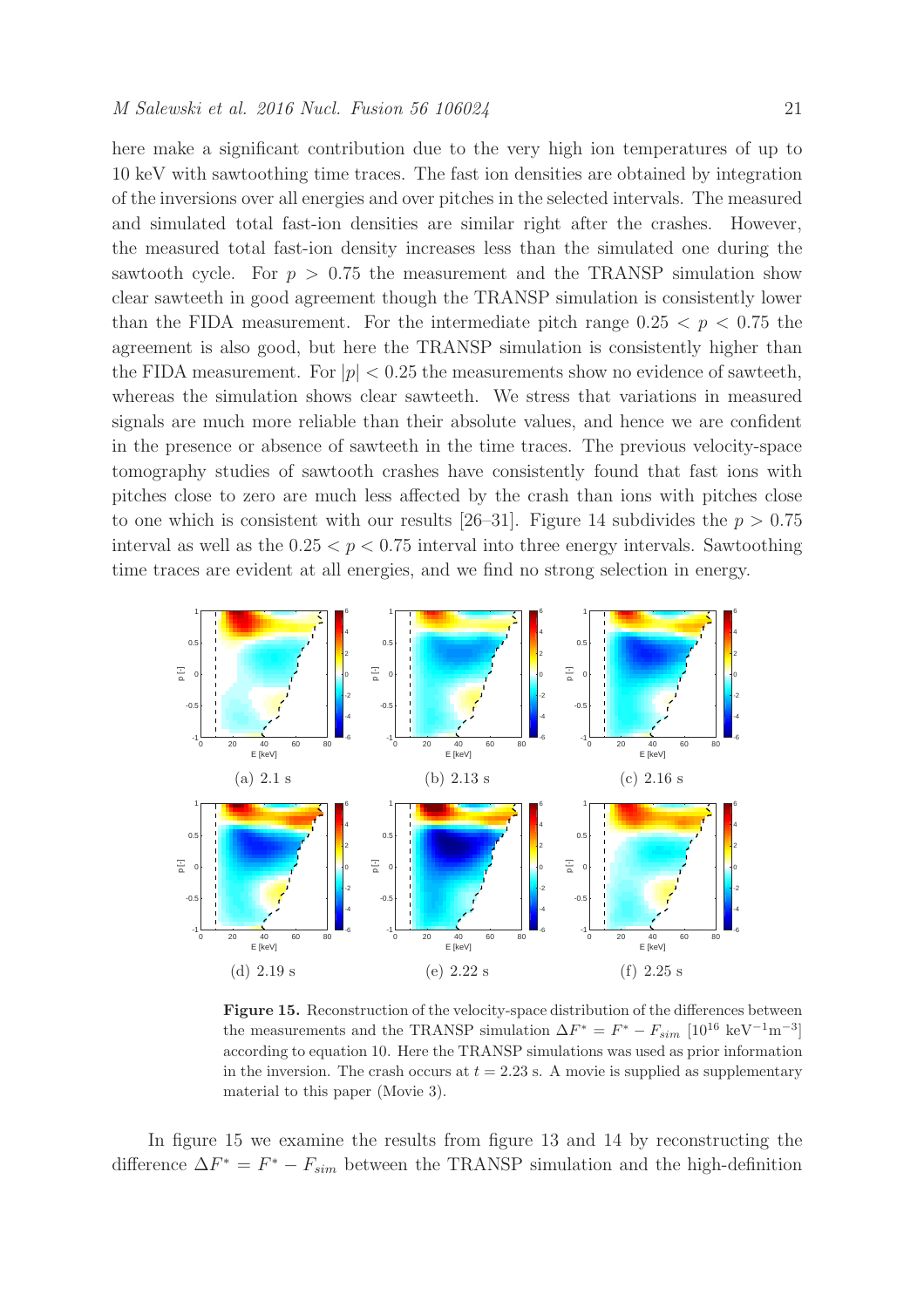

Figure 16. As for figure 15, but using only two FIDA views. The angles of the lines-of-sight to the magnetic field are  $\phi = [14^{\circ}, 73^{\circ}]$ .

inversions using the TRANSP simulation as prior information. As above we have added a drifting Maxwellian to the TRANSP simulation to account for the thermal ions. We use the available four FIDA views. A movie covering two sawtooth cycles is supplied as supplementary material to this paper (Movie 3). The results obtained by using and not using the TRANSP simulation as prior information are consistent. The inversions and the simulations agree relatively well right after the crashes. The differences then grow during the sawtooth cycle in the region where the TRANSP simulation underpredicts the measurements ( $p > 0.75$ ) as well as in the region where the TRANSP simulation overpredicts the measurements ( $p < 0.75$ ). Finally, in figure 16 we repeat the tomographic reconstructions of the difference  $\Delta F^* = F^* - F_{sim}$  from figure 15, but only using two FIDA views as available on many other machines. Salient large-scale features such as the regions of overprediction and underprediction as well as the approximate location of the extrema are well reconstructed using only two views. However, the detailed shape of  $\Delta F^*$  is somewhat different, and there is a tendency to find larger discrepancies.

## 7. Conclusions

Velocity-space tomography is usually a highly photon-starved enterprise since the optical access to tokamaks and hence the number of simultaneous measurements is limited and since the signal-to-noise ratio of the measurements is often low compared with many other tomography applications. At the same time, we would like to infer the 2D velocity distribution function in high resolution and hence need to infer as many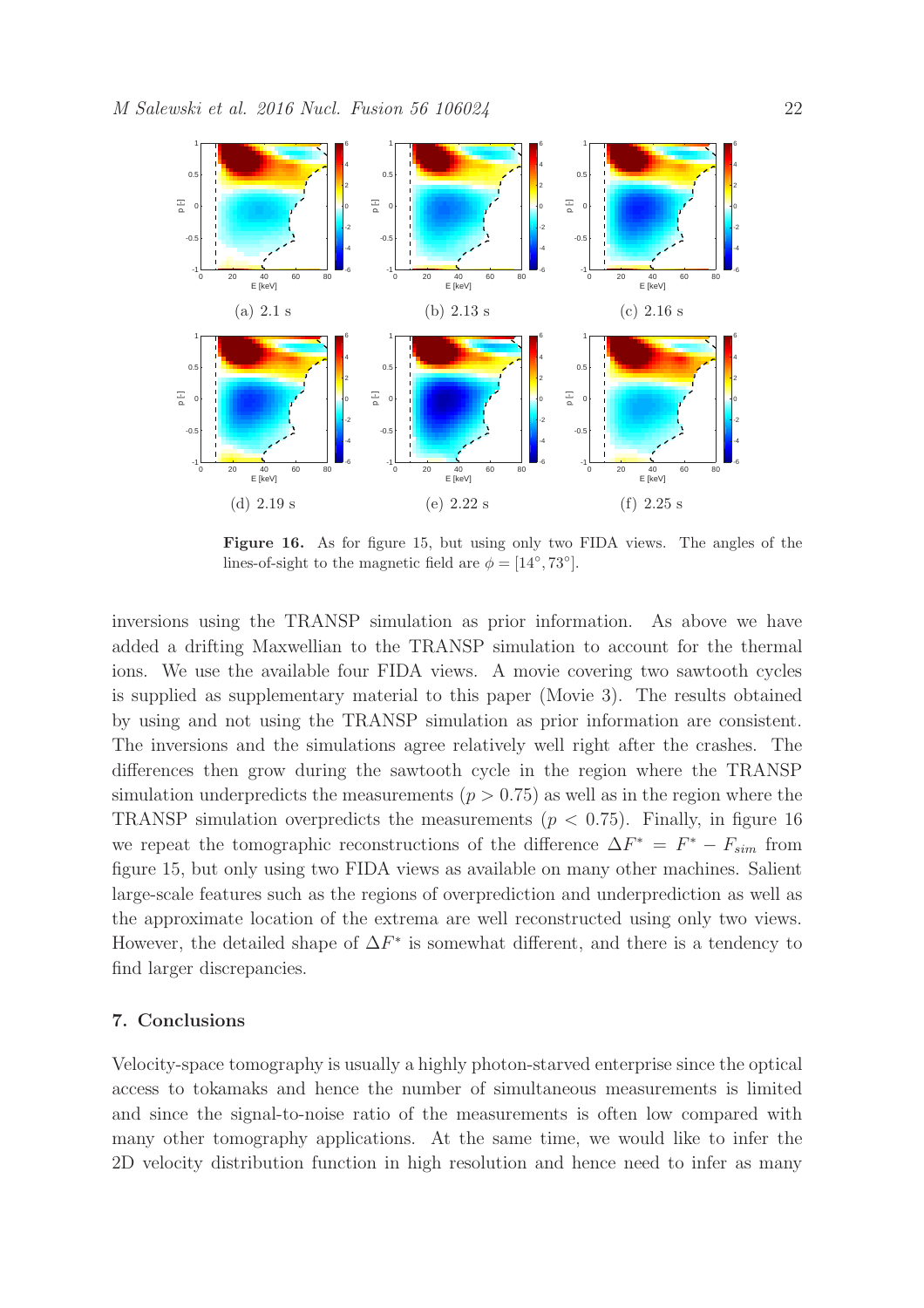unknown parameters as the measurement data support. Here we make up for the lack of measurements by using additional prior information. The inversions are substantially improved by using three types of prior information: 1. The non-negativity of phasespace densities. 2. The measured absence of FIDA light restricting the target velocity space. 3. The velocity-space position of NBI peaks.

An inversion based on truncated singular value decomposition using nullmeasurements but not the other types of prior information reconstructs the three NBI peaks at full, half and one-third energy at the expected locations, and their appearance after switching on an NBI could be studied resolved in time. We could further study the dynamics of the fast-ion velocity distribution function in a sawtoothing plasma resolved in time in unprecedented detail. TRANSP simulations underpredict the measurements for  $p > 0.75$  and overpredict the measurements for  $p < 0.75$ . Measurements show no evidence of sawteeth for  $p < 0.25$  in disagreement with the TRANSP simulation. The time-resolved tomographic inversion movies efficiently summarize up to 50,000 data points using all presented prior information.

Lastly, we demonstrate an alternative approach to velocity-space tomography. We infer the 2D fast-ion distribution function considering the measurements as well as a simulation. In this case tomographic inversion uses the simulation as prior information. If the measurements and the simulation are inconsistent, the most likely velocity-space distribution of the discrepancies can then be found by subtracting the simulation from the inversion with the simulation as prior information. This could not be achieved with the pure velocity-space tomography approach, which does not use the simulation, even with five FIDA views. The experimental results obtained with this alternative approach are consistent with results obtained by velocity-space tomography that does not use the simulation as prior information. Experimental results obtained with this approach using only two FIDA views suggest that velocity-space tomography methods can be applied to two-view FIDA systems which are common on many machines.

### Acknowledgments

This work has been carried out within the framework of the EUROfusion Consortium and has received funding from the Euratom research and training programme 2014- 2018 under grant agreement No 633053. The views and opinions expressed herein do not necessarily reflect those of the European Commission.

## References

- [1] Grierson B A *et al* 2012 *Physics of Plasmas* 19 056107
- [2] Grierson B A *et al* 2012 *Rev. Sci. Instrum.* 83 10D529
- [3] Stejner M *et al* 2013 *Plasma Phys. Control. Fusion* 55 085002
- [4] Stejner M *et al* 2015 *Plasma Phys. Control. Fusion* 57 062001
- [5] Salewski M *et al* 2010 *Nucl. Fusion* 50 035012
- [6] Moseev D *et al* 2011 *Plasma Phys. Control. Fusion* 53 105004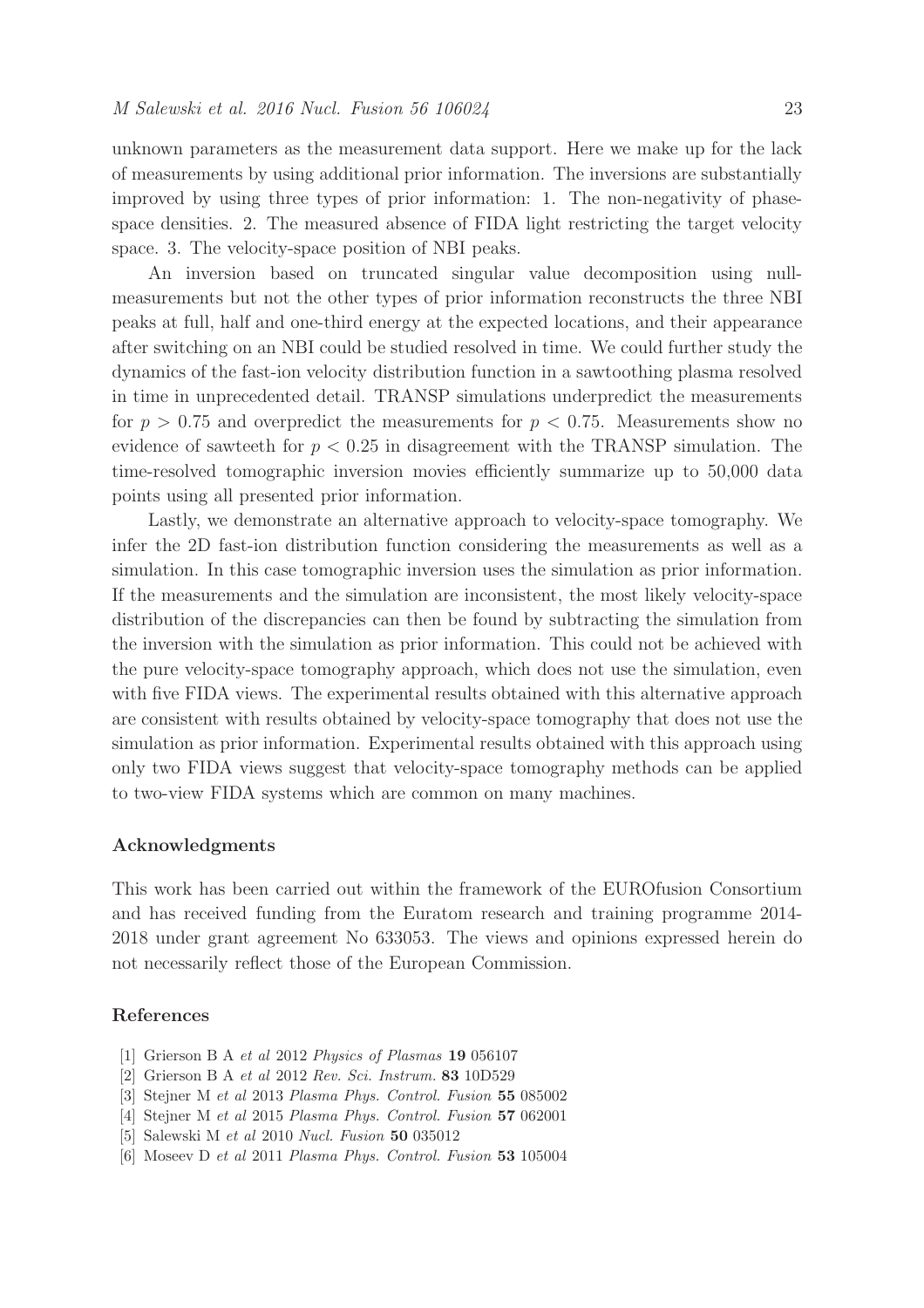- [7] Nielsen S K *et al* 2015 *Plasma Phys. Control. Fusion* 57 035009
- [8] Rasmussen J *et al* 2015 *Plasma Phys. Control. Fusion* 57 075014
- [9] Heidbrink W W *et al* 2004 *Plasma Phys. Control. Fusion* 46 1855–1875
- [10] Heidbrink W W *et al* 2007 *Plasma Phys. Control. Fusion* 49 1457–1475
- [11] Geiger B *et al* 2015 *Plasma Phys. Control. Fusion* 57 014018
- [12] Hellesen C *et al* 2010 *Nucl. Fusion* 50 084006
- [13] Hellesen C *et al* 2013 *Nucl. Fusion* 53 113009
- [14] Eriksson J *et al* 2015 *Nucl. Fusion* 55 123026
- [15] Schneider M *et al* 2016 *submitted to Nucl. Fusion* Modelling third harmonic ion cyclotron acceleration of deuterium beams for JET fusion product studies experiments
- [16] Kiptily V G *et al* 2010 *Nucl. Fusion* 50 084001
- [17] Tardocchi M *et al* 2011 *Physical Review Letters* 107 205002
- [18] Nocente M *et al* 2012 *Nucl. Fusion* 52 063009
- [19] Nocente M *et al* 2015 *Nucl. Fusion* 55 123009
- [20] Egedal J and Bindslev H 2004 *Physics of Plasmas* 11 2191
- [21] Salewski M *et al* 2011 *Nucl. Fusion* 51 083014
- [22] Salewski M *et al* 2012 *Nucl. Fusion* 52 103008
- [23] Salewski M *et al* 2013 *Nucl. Fusion* 53 063019
- [24] Salewski M *et al* 2014 *Nucl. Fusion* 54 023005
- [25] Salewski M *et al* 2015 *Plasma Phys. Control. Fusion* 57 014021
- [26] Geiger B *et al* 2015 *Nucl. Fusion* 55 083001
- [27] Weiland M *et al* 2016 *Plasma Phys. Control. Fusion* 58 025012
- [28] Jacobsen A S *et al* 2016 *Plasma Phys. Control. Fusion* 58 045016
- [29] Jacobsen A S *et al* 2016 *Plasma Phys. Control. Fusion* 58 042002
- [30] Jaulmes F *et al* 2016 *Nucl. Fusion* 56 112012
- [31] Rasmussen J *et al* 2016 *Nucl. Fusion* 56 112014
- [32] Salewski M *et al* 2014 *Plasma Phys. Control. Fusion* 56 105005
- [33] Pace D C *et al* 2012 *Rev. Sci. Instrum.* 83 073501
- [34] Jacobsen A S *et al* 2014 *Rev. Sci. Instrum.* 85 11E103
- [35] Jacobsen A S *et al* 2015 *Nucl. Fusion* 55 053013
- [36] Salewski M *et al* 2015 *Nucl. Fusion* 55 093029
- [37] Salewski M *et al* 2016 *Nucl. Fusion* 56 046009
- [38] Stroth U *et al* 2013 *Nucl. Fusion* 53 104003
- [39] Anton M *et al* 1996 *Plasma Phys. Control. Fusion* 38 1849–1878
- [40] Craciunescu T *et al* 2009 *Nucl. Instrum. Meth. Phys. Res. A* 605 374–383
- [41] Pankin A *et al* 2004 *Comp. Phys. Comm.* 159 157–184
- [42] Lawson C and Hanson R 1974 *Solving Least Squares Problems* (Prentic-Hall, Englewood Cliffs, NJ)
- [43] Hansen P C 1992 *SIAM Review* 34 561–580
- [44] Hansen P C and OLeary D P 1993 *SIAM J. Sci. Comp.* 14 1487–1503
- [45] Golub G, Heath M and Wahba G 1979 *Technometrics* 21 215–223
- [46] Heidbrink W W *et al* 2012 *Nucl. Fusion* 52 094005
- [47] Pace D C *et al* 2011 *Plasma Phys. Control. Fusion* 53 062001
- [48] Michael C A *et al* 2013 *Plasma Phys. Control. Fusion* 55 095007
- [49] Jones O M *et al* 2015 *Plasma Phys. Control. Fusion* 57 125009
- [50] Bortolon A *et al* 2010 *Rev. Sci. Instrum.* 81 10D728 ISSN 1089-7623
- [51] Huang J *et al* 2014 *Rev. Sci. Instrum.* 85 11E407
- [52] Ito T *et al* 2010 *Rev. Sci. Instrum.* 81 10D327
- [53] Ito T *et al* 2012 *Plasma and Fusion Research* 5 S2099
- [54] Kubo S *et al* 2010 *Rev. Sci. Instrum.* 81 10D535
- [55] Nishiura M *et al* 2014 *Nucl. Fusion* 54 023006